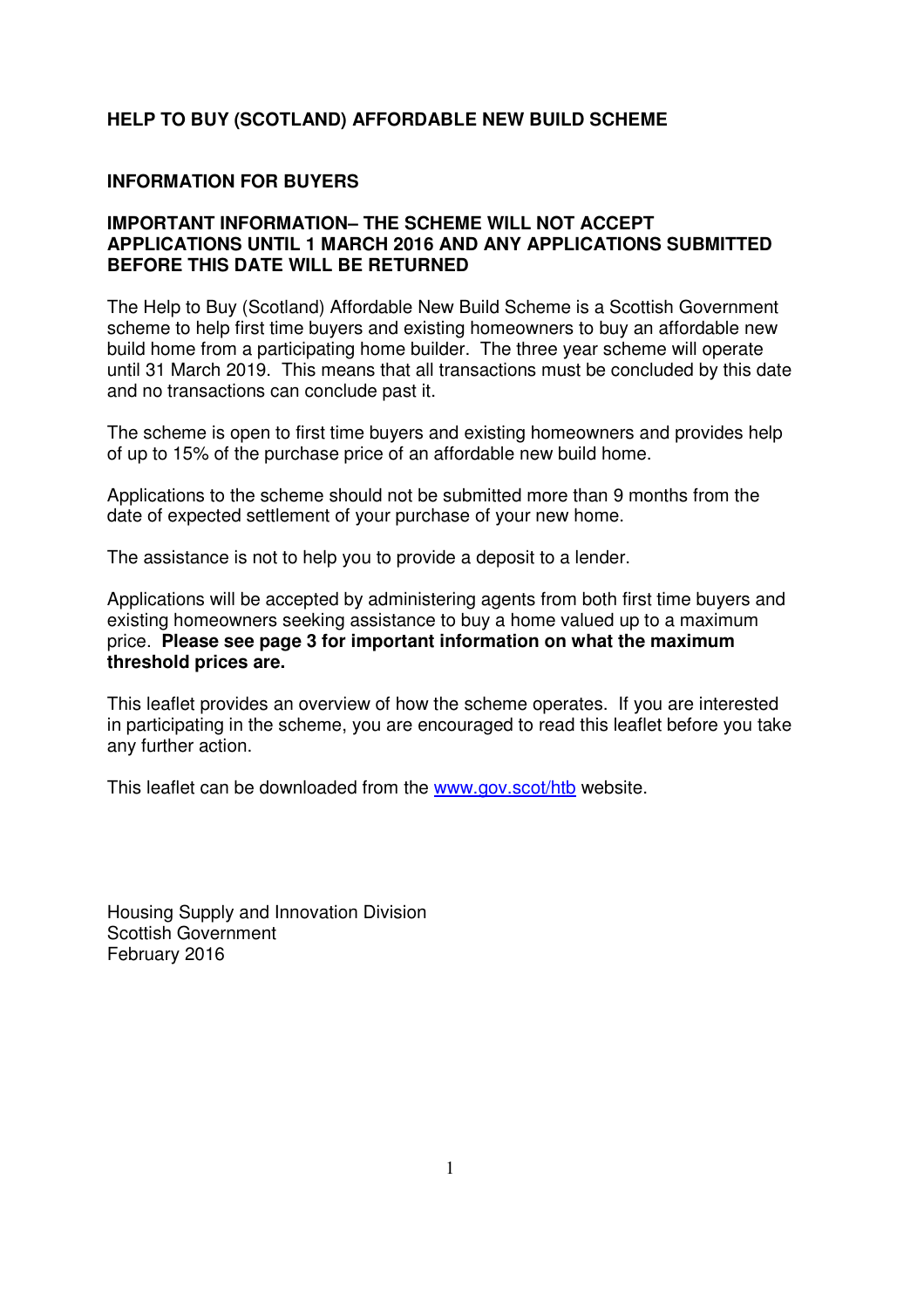| <b>CONTENTS</b> |                                                                 | PAGE NO. |
|-----------------|-----------------------------------------------------------------|----------|
| 1.              | What is the Help to Buy (Scotland) Affordable New Build Scheme? | 3        |
| 2.              | Who can take part?                                              | 5        |
| 3.              | Important information about the scheme                          | 6        |
| 4.              | How do I know if I'm eligible?                                  | 7        |
| 5.              | <b>Case Studies</b>                                             | 8        |
| 6.              | What percentage of a home can I own?                            | 11       |
| 7.              | What are my responsibilities as a shared equity owner?          | 12       |
| 8.              | How can I purchase additional equity in my home?                | 13       |
| 9.              | What happens when I want to sell my property?                   | 14       |
| 10.             | What happens if I want to make improvements to the property?    | 15       |
| 11.             | How do I apply?                                                 | 16       |
| 12.             | <b>Administering Agents</b>                                     | 17       |
| 13.             | What happens next if I am eligible?                             | 18       |
| 14.             | What else do I need to know?                                    | 19       |
| 15.             | Post-sale information for home owners                           | 20       |
| 16.             | <b>General Questions and Answers</b>                            | 21       |
| 17.             | Flowchart for a typical transaction                             | 24       |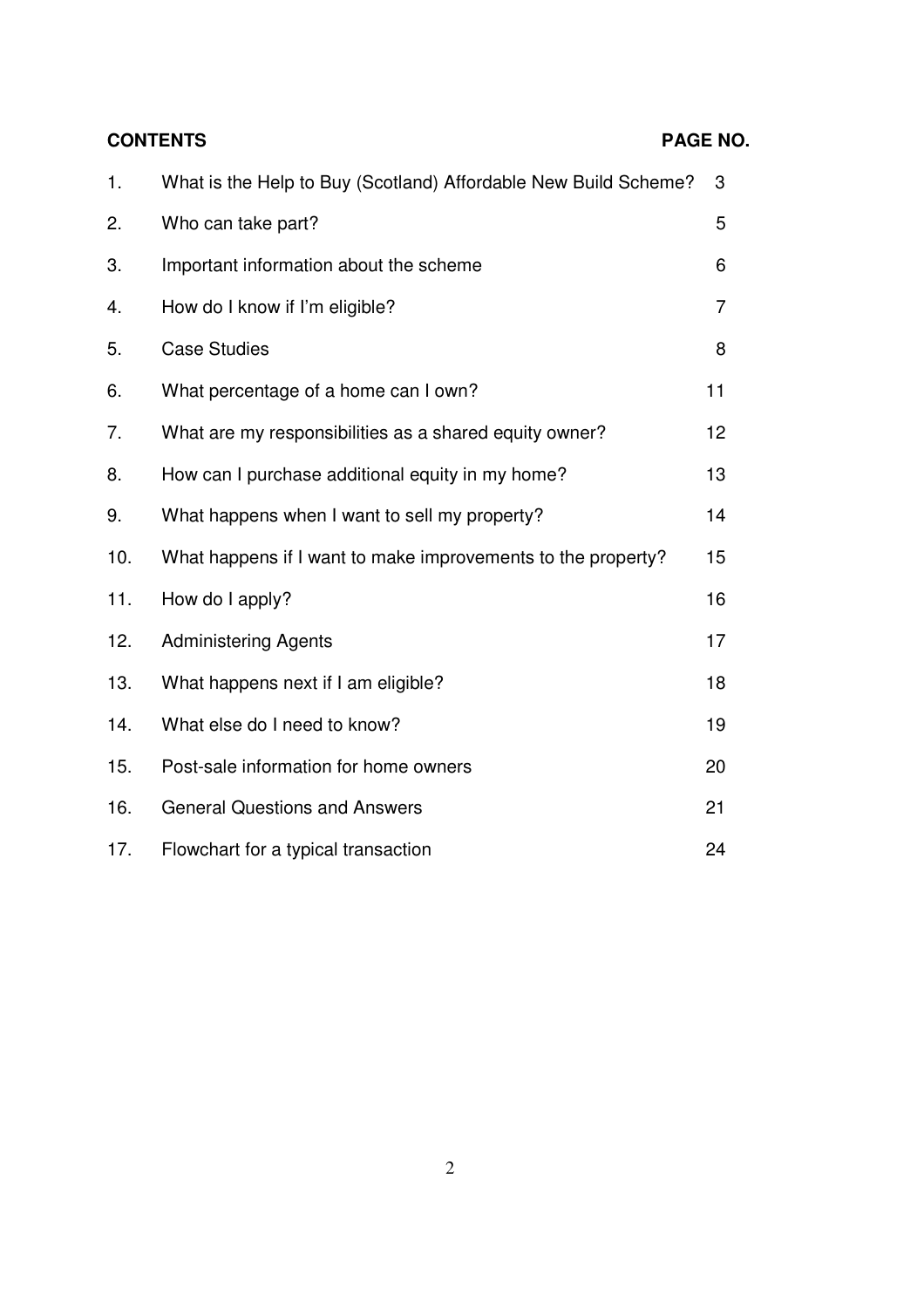# **1. What Is The Help To Buy (Scotland) Affordable New Build Scheme?**

The Help to Buy (Scotland) Affordable New Build Scheme aims to help both first time buyers and existing homeowners to buy an affordable new build home where this is sensible and sustainable for them to do so.

The homes that are provided under the scheme are affordable new build homes from a home builder who has been approved to participate in the scheme. If your application to the scheme is eligible, the Scottish Government will help you to buy a new build home so you do not have to fund all of it.

Your mortgage lender is likely to require you contribute a deposit of around 5% with your mortgage and deposit covering a combined minimum of 85% of the total purchase price. Your mortgage must be from a qualifying lender and must be a repayment mortgage. You are not permitted to buy a Help to Buy (Scotland) Affordable New Build home with an interest-only first mortgage.

There are maximum ceiling figures which will apply to the price of a home that you are able to buy with assistance from the scheme. You cannot buy a home under the scheme if more than the applicable ceiling figure.

**The maximum threshold figures for the Help to Buy (Scotland) Affordable New Build Scheme are as follow:-** 

- **For financial year 2016/17 which is for purchases which complete on or before 31st March 2017, the threshold price is £230,000;**
- **For financial year 2017/18 which is for purchases which complete on or before 31st March 2018, the threshold price is £200,000;**
- **For financial year 2018/19 which is for purchases which complete on or before 31st March 2019, the threshold price is £175,000;**

**Important information to read before you reserve a property – If you submit an application to the scheme and the anticipated completion date for the purchase of your new home is after 31st March in that year (and therefore falls within the next financial year), the maximum threshold price for the year in which the transaction will complete will apply. You are strongly advised to discuss this with your solicitor before you conclude missives for buying a home.** 

## **For example** – **In November 2016, you submit an application form to the scheme with an anticipated completion date of May 2017. The maximum threshold price of £200,000 will apply to your application.**

A qualifying lender is one who is authorised under the Financial Services and Markets Act 2000, and who has permission to enter into regulated mortgage contracts. A list of lenders is available on the Scottish Government Help to Buy web page (http://www.gov.scot/Topics/Built-Environment/Housing/BuyingSelling/help-tobuy/Participatinglenders ). Your independent financial advisor will be able to advise you on suitable lenders.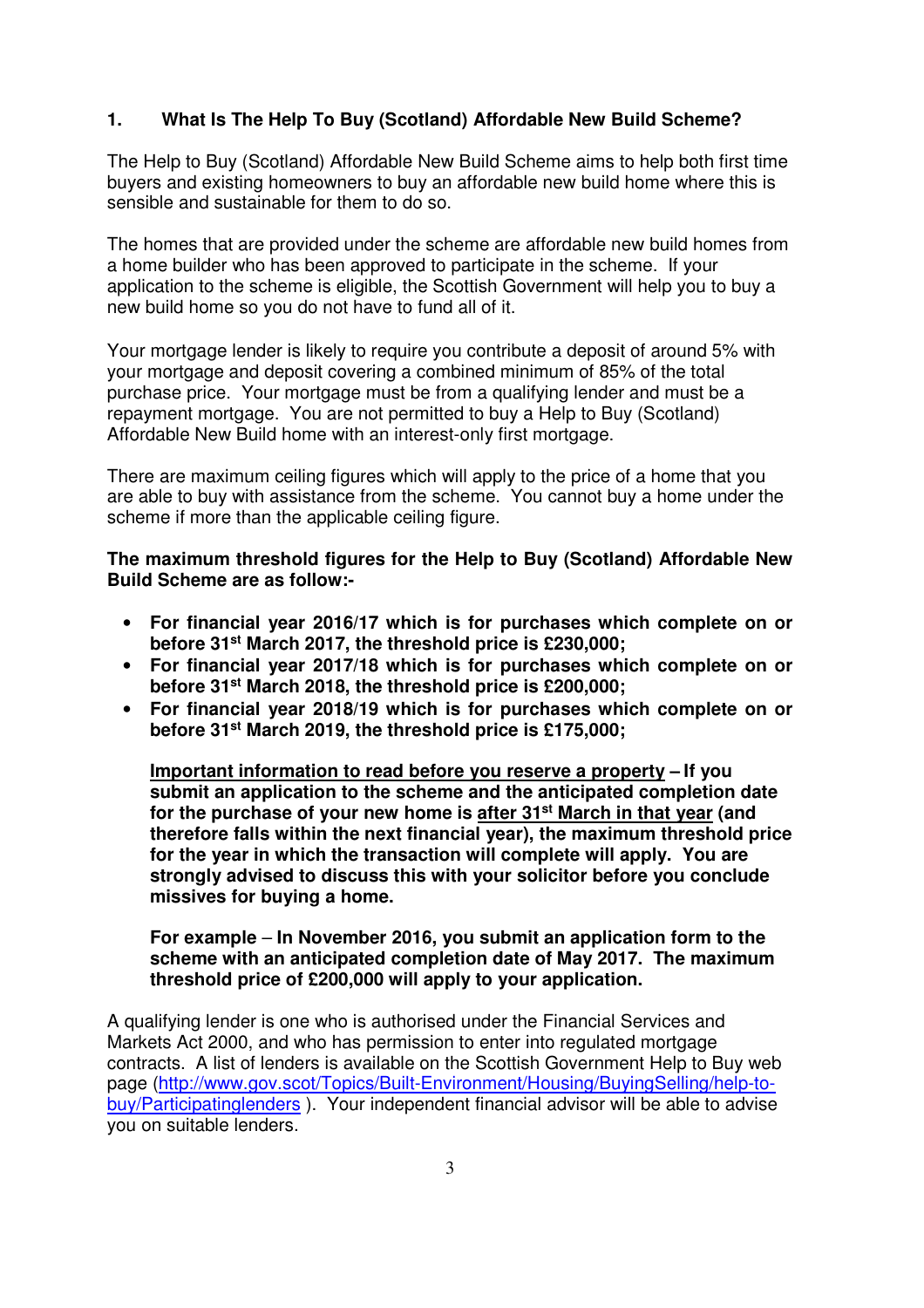You will own the property outright and the whole title to your home will be registered in your name. The Scottish Government will not own a share of your home and its interest in the property will be secured by a mortgage (or a 'standard security' as it is known in Scotland).

| Worked Example for a home where the sale<br>concludes prior to 31 <sup>st</sup> March 2017 |         | %   |
|--------------------------------------------------------------------------------------------|---------|-----|
| Purchase price of new home                                                                 | 220,000 | 100 |
| Mortgage obtained by buyer of 80%                                                          | 176,000 | 80  |
| Buyer pays 5% deposit                                                                      | 11,000  | 5   |
| <b>Total Contribution from buyer</b>                                                       | 187,000 | 85  |
| Scottish Government Assistance of a 15% equity stake                                       | 33,000  | 15  |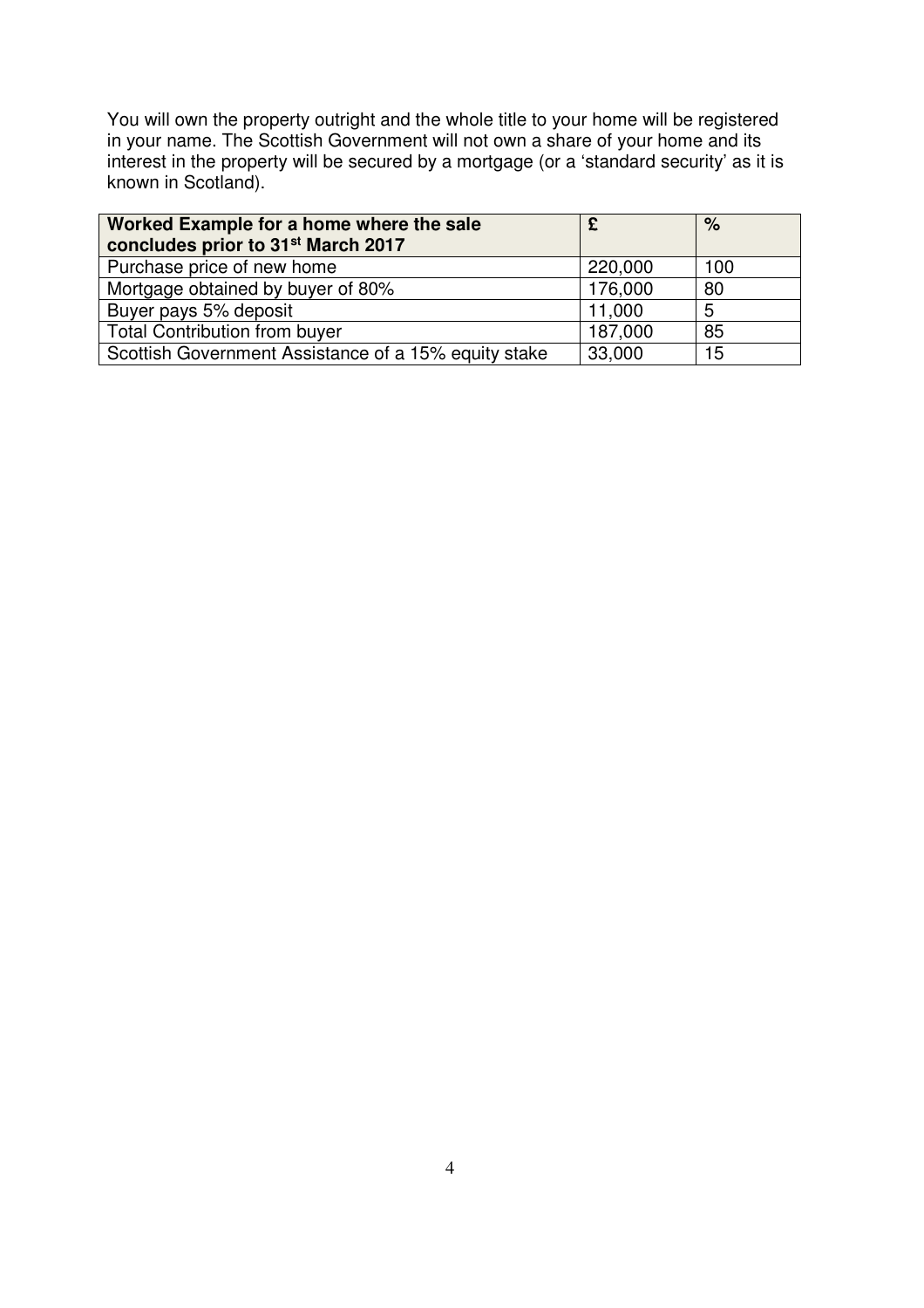# **2. Who Can Take Part?**

The Help to Buy (Scotland) Affordable New Build Scheme is open to both first time buyers and existing homeowners seeking to buy a new build home from a participating home builder.

The home must be your only residence, and you must not own or part-own any other residential property.

If you wish to apply to the scheme, you must first check with the home builder who is selling the new build home to find out if they have been approved to participate in the scheme. You can only buy a home from a home builder who is registered to participate in the scheme. You can find a list of participating home builders at http://www.gov.scot/Topics/Built-Environment/Housing/BuyingSelling/help-tobuy/RegBuilders

If the home builder informs you that they have been approved to participate in the scheme, you should speak to an independent financial advisor, or a lender participating in the scheme, **before you apply to the scheme and before you submit a full mortgage application.**

If your application to the scheme is successful but it becomes apparent prior to legal settlement that you (or your partner) already own a home (without notifying the agent previously) your application will not proceed and you will be disqualified from applying to the scheme in the future.

You should ensure that you have funds available to pay for the following:-

- a reservation fee to the home builder if required;
- a deposit of 5% of the full purchase price of the property; and
- any other relevant fees that you will need to pay such as land and buildings transaction tax, legal fees and registration fees.

If you are a first time buyer and you have previously opened a Help to Buy: ISA to save towards the purchase price of a home then the amount that you have saved plus any bonus received can be used for the purchase of your Help to Buy (Scotland) Affordable New Build home. You must speak to your solicitor as soon as possible if you plan to use your Help to Buy: ISA to help with the purchase of your home, as your solicitor must be registered under the rules of the Help to Buy: ISA scheme (which is run by the UK Government and not the Scottish Government) in order to access the money held in your ISA on your behalf.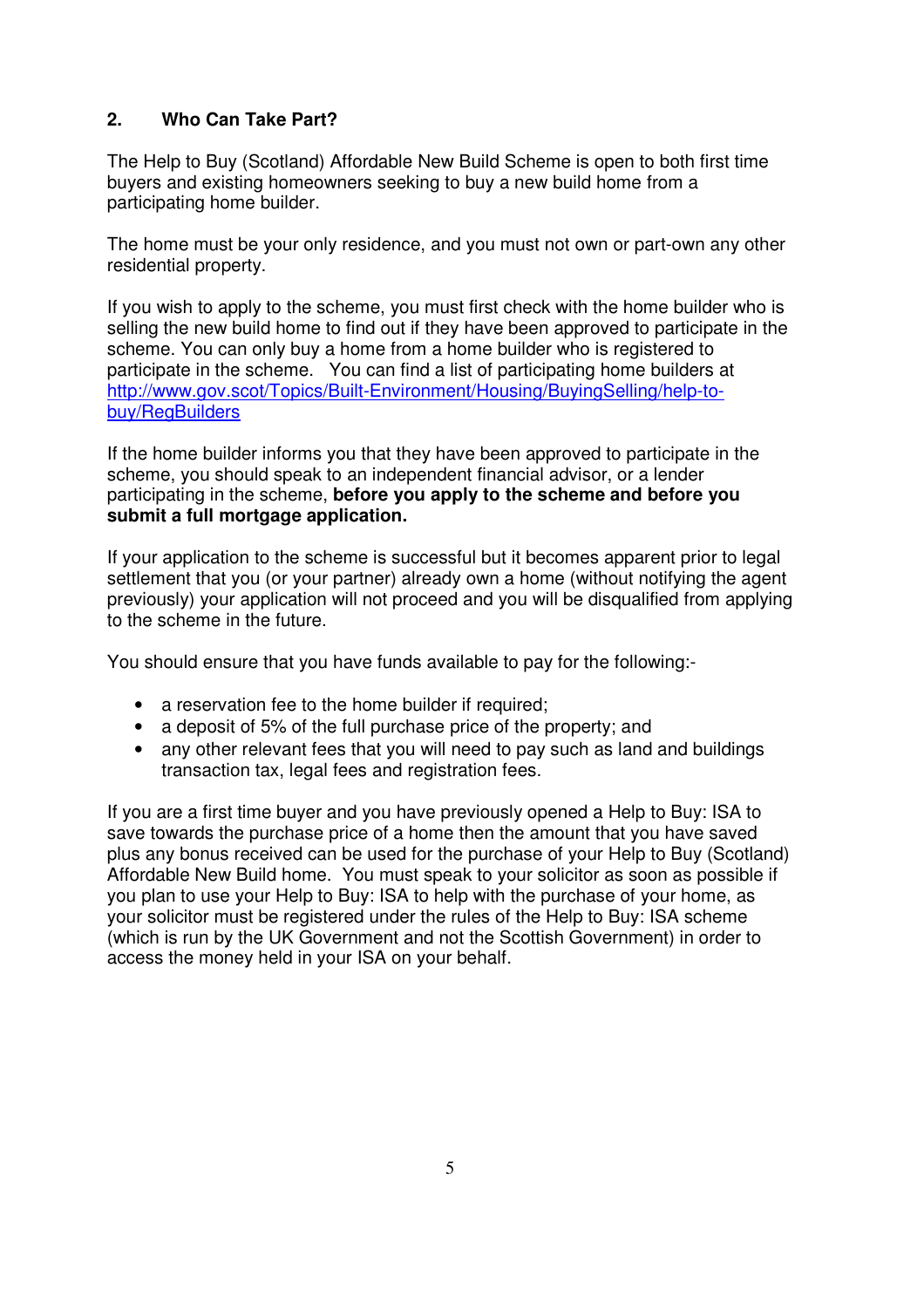### **3. Important Information about the scheme**

The scheme is not available to assist buy-to-let investors.

You may not part-exchange your existing home with a home builder and buy a new home from them.

The scheme is not available to assist with the purchase of self-build homes.

You cannot purchase a property that is not a new build property.

If you or your partner already owns a home i.e. where either of you are named on the title deeds of a domestic property, you cannot conclude your Help to Buy (Scotland) Affordable New Build Scheme transaction until your other home has been sold.

You cannot buy a home from a home builder who is not registered to participate in the scheme. You must reserve a property and obtain a full Reservation Agreement before applying to the scheme.

You cannot buy a home for more than the threshold prices for the scheme which apply for the financial year in which you complete the purchase. There is important information on this on Page 3 of this leaflet.

You must take out a repayment mortgage with a participating lender. A list of lenders is available on the Help to Buy (Scotland) Affordable New Build Scheme website (http://www.gov.scot/Topics/Built-Environment/Housing/BuyingSelling/help-tobuy/Participatinglenders ).

You cannot purchase a property with a mortgage of less than 25% of the purchase price.

**Missives for the purchase of your home must be concluded on your behalf no later than 3 months after the date that you are issued with an Authority to Proceed Letter.** If missives are not concluded within this period of time your application to the scheme will fall. You are strongly encouraged to discuss this with your solicitor (especially if you are an existing homeowner) and we also encourage you to keep in touch with your solicitor to ensure that missives are concluded within the 3 month timescale.

The purchase of your home (i.e. when you pay the purchase price to the home builder and receive the keys to your new home) **must** complete within 9 months of the date of the issue of your Authority to Proceed Letter, otherwise you will cease to be eligible to receive financial assistance under the scheme towards the purchase of your home. You are strongly encouraged to keep in touch with the home builder you are buying a home from to ensure that you move in to your new home within the 9 months period of time from the date of issue of your Authority to Proceed Letter. You should also not apply to the scheme for assistance to buy a property if the builder has indicated that anticipated completion date for the property is more than 9 months away.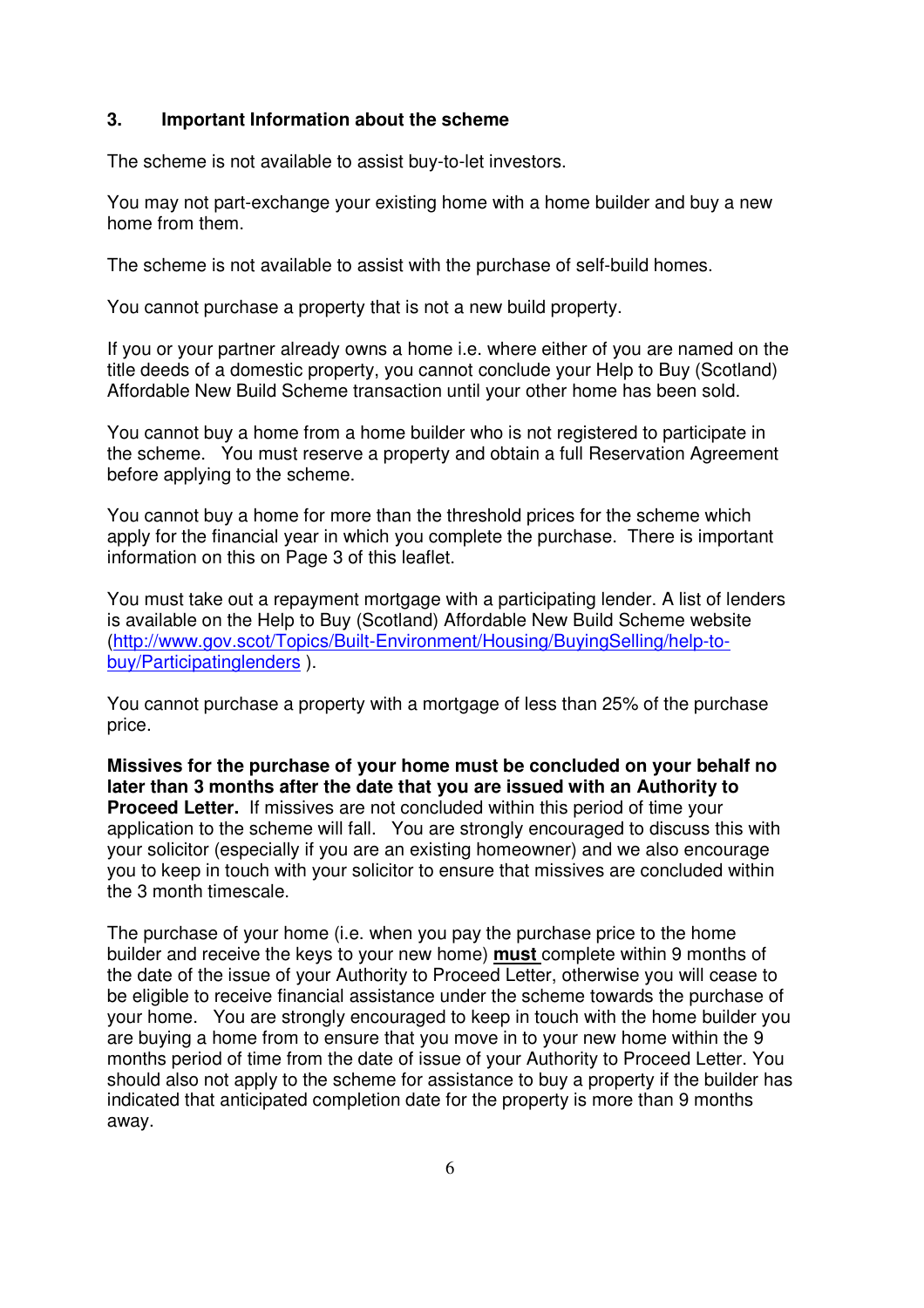# **4. How Do I Know If I'm Eligible?**

In the first instance, you will need to contact a participating home builder. The home builder will in the majority of cases let you see the show home at the new build development.

You will then be referred to an independent financial advisor who will put you in touch with one of the agents who administers the scheme (see chapter 12) so that you can request an application form. You will need to reserve a property and obtain a full reservation agreement and then complete an application form and submit it to the relevant agent. You will then be contacted by the agent to let you know if your application is eligible.

Your mortgage lender is likely to expect that you contribute a deposit of 5% of the full purchase price and your mortgage and deposit together must cover a minimum of 85% of the selected new build home. You must take out a minimum mortgage of 25% to participate in the scheme.

## **Your application to the scheme will be means tested in accordance with the scheme rules.**

Affordability is calculated using the rule of thumb level of 3.5 times your joint gross income for a joint application and 4.5 times your gross income for a single applicant. You will not be able to borrow an amount from your lender which is higher than the rule of thumb level. Agents who assess your application will use the information you provide in the application form as well as three recent pay-slips you are asked to provide.

You may not borrow an amount from your lender that is lower than the rule of thumb level. However, some flexibility exists around this rule and if the amount you wish to borrow is **slightly below** the rule of thumb level, you must provide evidence to one of the administering agents to help support your request to do this. If the amount you are borrowing is significantly lower than the rule of thumb level you may not receive assistance from the scheme.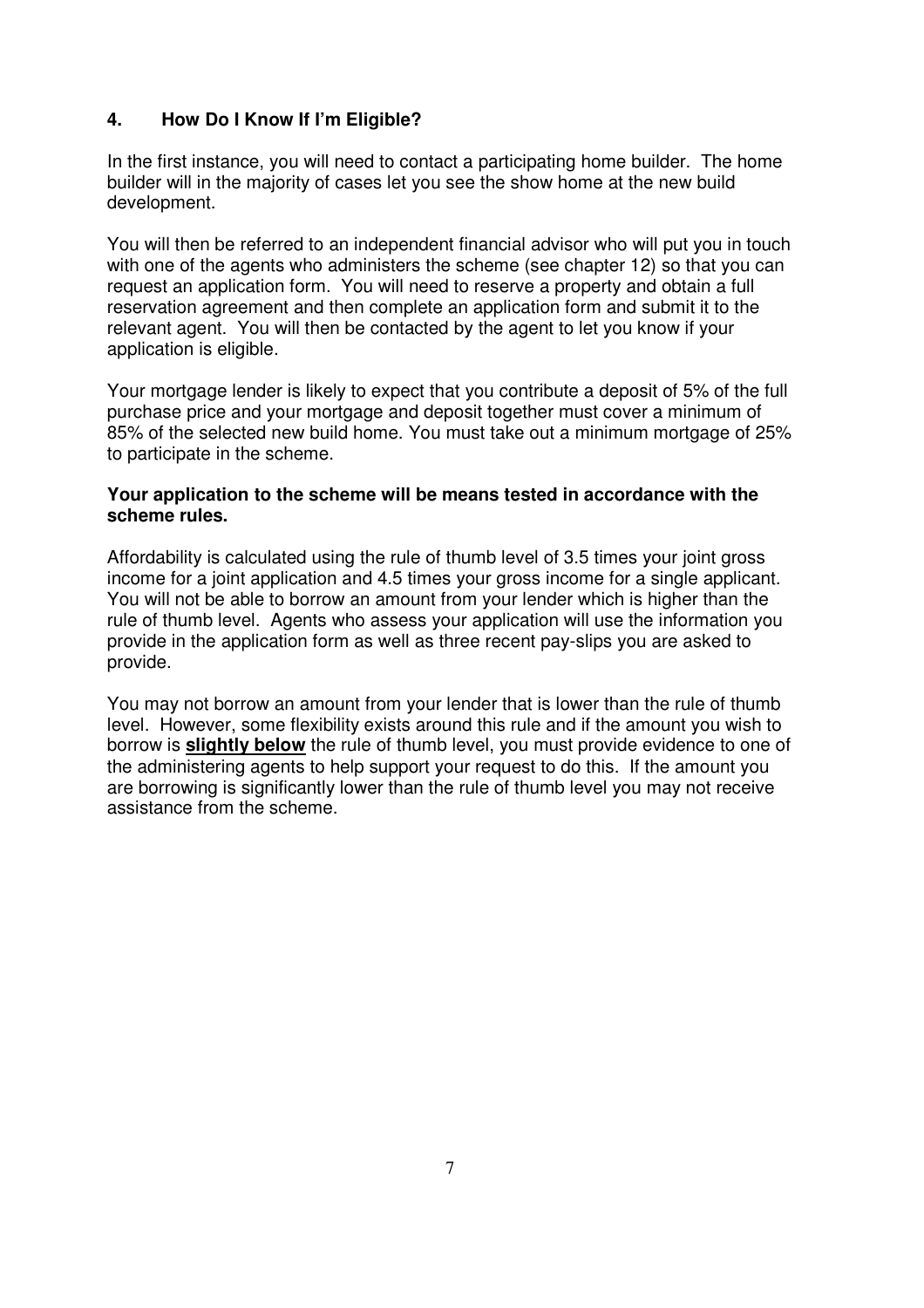# **5. Case Studies**

The following four case studies highlight how the Help to Buy (Scotland) Affordable New Build Scheme operates**.** 

## **Case study one**

Ben and James currently rent a two bedroom flat in Dundee from a private landlord.

Both work full time. Three recent pay-slips show that Ben earns a salary of £30,000 and James earns £25,000 a year. They have met with their financial advisor who has advised them that the maximum mortgage they will be able to obtain is £165,000 and that they will be expected to contribute a deposit of 5% of the full purchase price.

Ben has seen an advertisement from a home builder participating in the Help to Buy (Scotland) Affordable New Build Scheme who has a development of new build homes in an area that he and James would like to live in. Ben and James make enquires about purchasing a three bedroomed semi-detached new build home which is currently being marketed for sale at £230,000.

In September 2016, Ben and James submit an application form to an agent administering the scheme. Their application form and the attached reservation form show that the anticipated completion date is May 2017.

Ben and James's application to the scheme cannot proceed because the estimated completion date of the purchase of their home is May 2017 and the threshold price for transactions completing in that financial year (i.e. 1 April 2017 – 31 March 2018) is £200,000.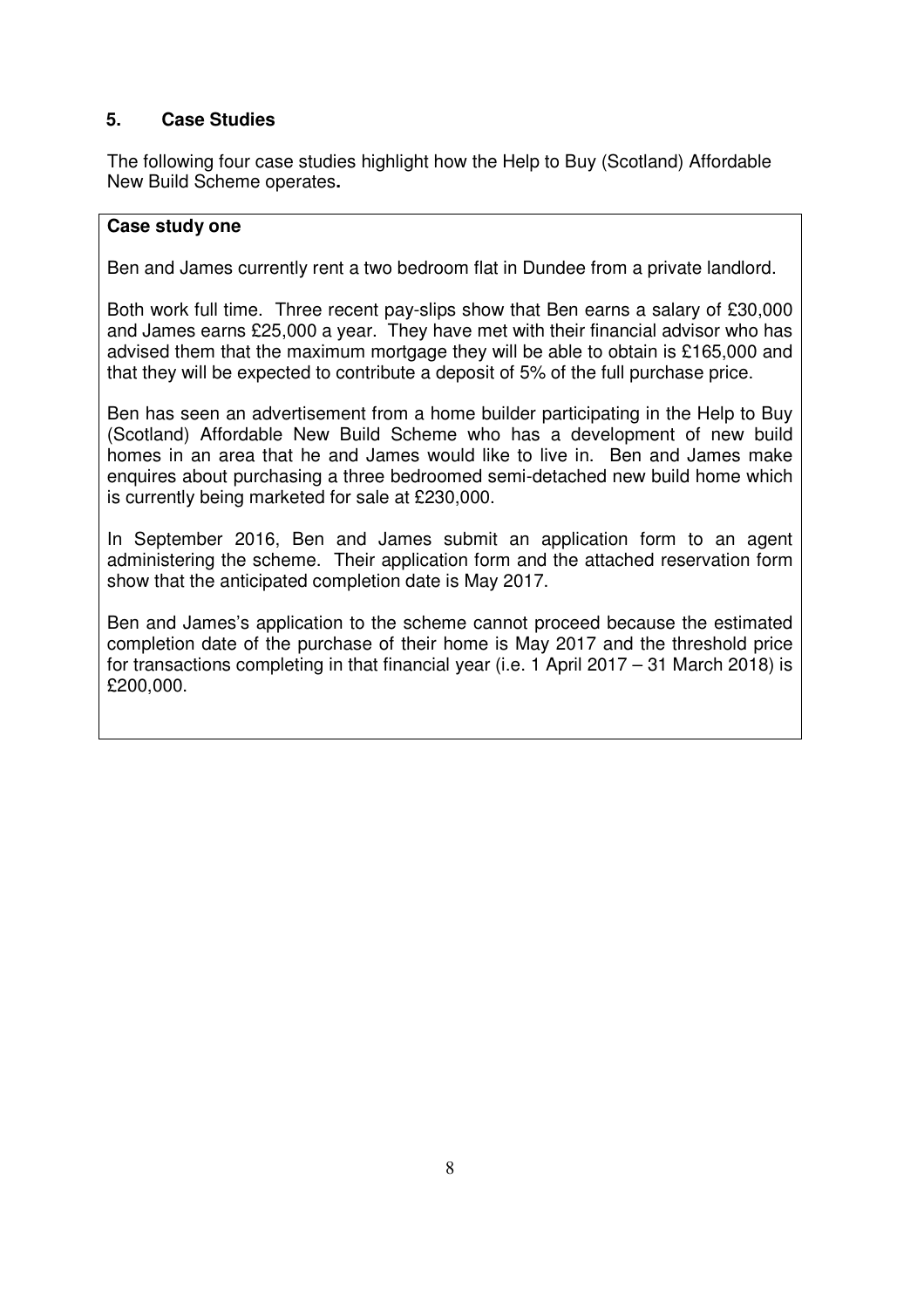### **Case study Two**

Jane and Sam currently rent a two bedroom flat in Dundee from a private landlord. They have been married for a year and are expecting their first child.

Both work full time. Three recent pay-slips show that Jane earns a salary of £15,000 and Sam earns £20,000 a year. They have met with their financial advisor who has advised them that the maximum mortgage they will be able to obtain is £122,500 and that they will be expected to contribute a deposit of 5% of the full purchase price.

Sam has seen an advertisement from a home builder participating in the Help to Buy (Scotland) Affordable New Build Scheme who has a development of new build homes in an area that he and Sally would like to live in. Jane and Sam make enquires about purchasing a three bedroomed semi-detached new build home which is currently being marketed for sale at £162,000.

Sam and Jane have submitted an application form to an agent administering the scheme. Their application has been assessed and it is eligible to proceed. Sam and Jane can afford to buy an 85% share of the property for £129,600. This includes contributing a 10% deposit of £16,200.

| Value of Property                                             | £162,000 |               |
|---------------------------------------------------------------|----------|---------------|
| Deposit of $10\%$ of full $\frac{200}{200}$<br>purchase price |          | $(10\%)$      |
| Owners' equity stake                                          | £138,700 | $(85%$ stake) |
| Scottish Ministers' Equity<br><b>Stake</b>                    | £23,300  | $(15%$ stake) |

Guidelines advise that your monthly costs (mortgage, service charges and fees) are no more than 45% of your net disposable income. In this case Sam and Jane's mortgage will be 25% of their monthly income.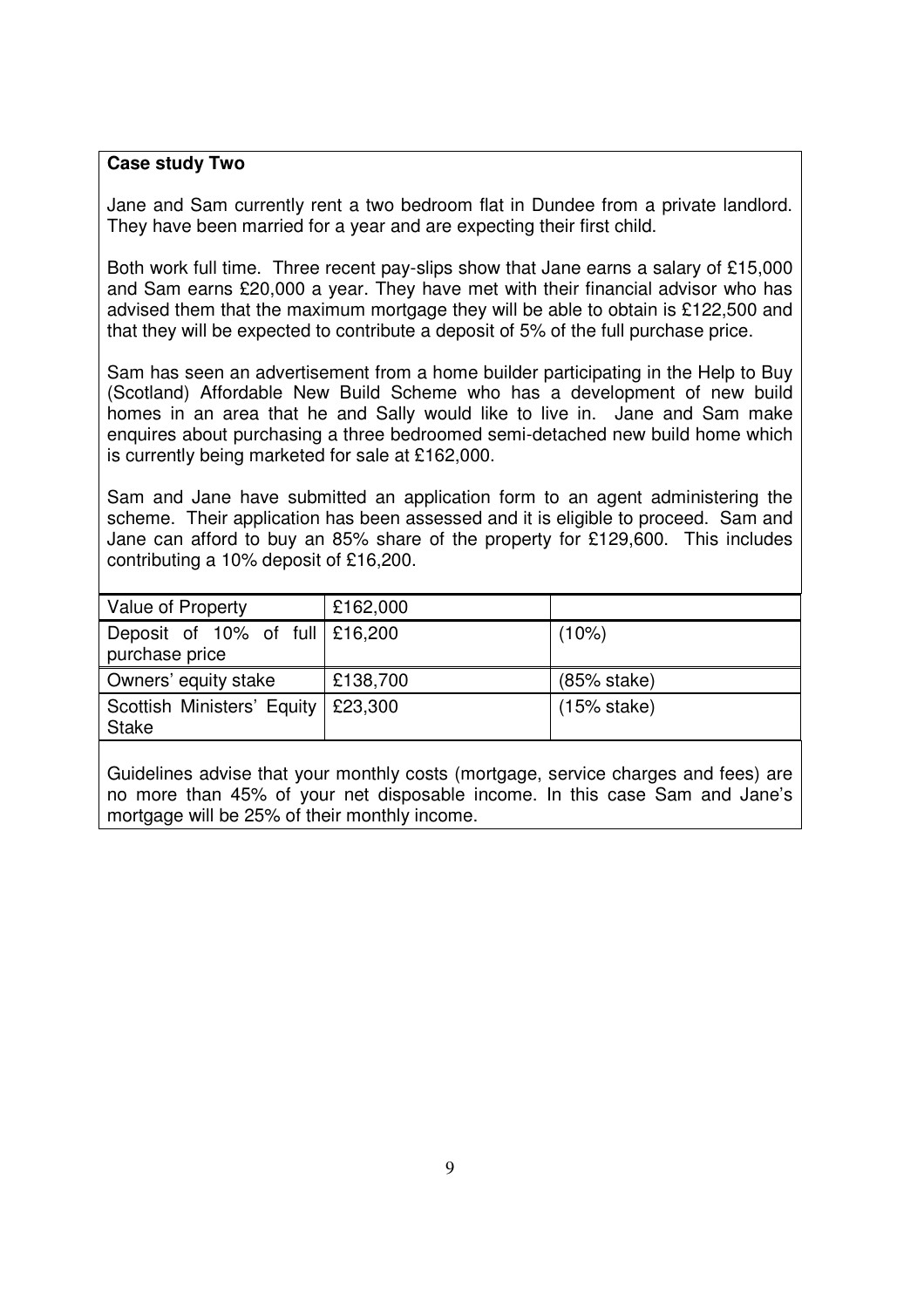## **Case study three**

James and Marie are married with two children. They currently own a two bedroom home but they are looking to buy a larger property with three bedrooms.

## **James and Marie must sell their own home before they can buy a home under the scheme.**

Three recent payslips show that James earns a salary of £20,000 and Marie earns £18,000. A financial advisor has informed them both that the maximum mortgage they will be able to get is £133,000.

James has seen an advertisement from a home builder participating in the Help to Buy (Scotland) Affordable New Build Scheme who is marketing a 3 bedroom detached home for sale for £175,000.

When submitting their application form to the scheme they were asked to provide details of the monthly income and outgoings.

| Gross household income                  | £38,000 |
|-----------------------------------------|---------|
| Net Household Income                    | £31,476 |
| <b>Total Monthly Loan/HP Payments</b>   | £1,000  |
| <b>Outstanding Credit Card Balances</b> | £10,000 |
| Net Mortgageable income after debts     | £15,876 |

The couple are unsuccessful as guidelines advise that your monthly costs (mortgage, service charges and fees) are no more than 45% of your net disposable income. In this case, James and Marie's expected monthly costs are around 47% of their net disposable income.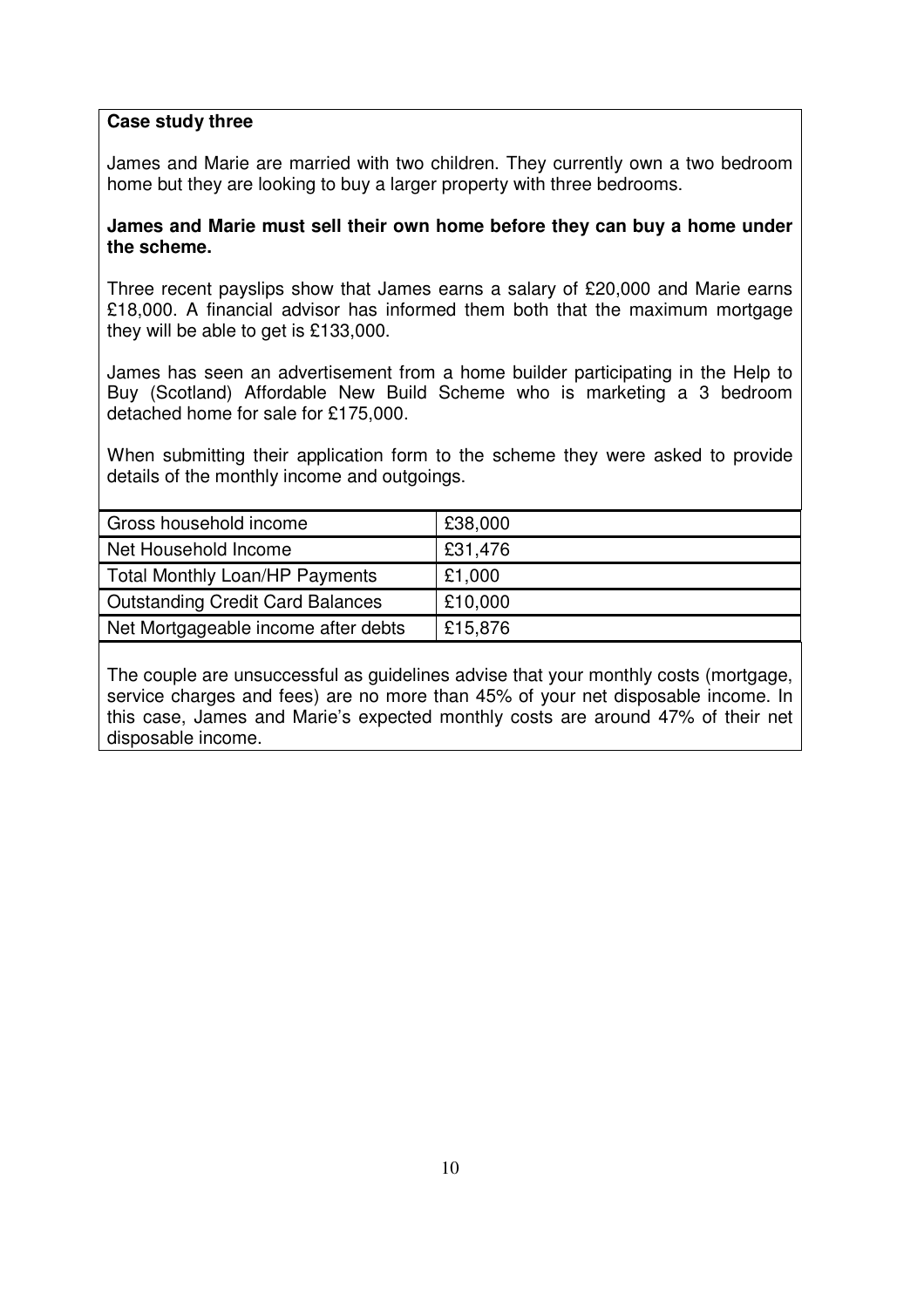## **Case study Four**

James and Sam are looking to buy their first property. They have heard a radio advertisement from a home builder for two bedroom homes being built in an area that they want to live in. The home builder is registered to participate in the Help to Buy (Scotland) Affordable New Build Scheme.

The home they would like to buy is priced at £160,000. They have saved a deposit of around £8,000 and they have a joint income of £41,000.

James and Sam's application has been assessed and they are eligible for assistance under the Help to Buy (Scotland) Affordable New Build Scheme.

| Gross Household Income                 | £41,000          |
|----------------------------------------|------------------|
| Value of Property                      | £160,000         |
| Deposit of 5% of full purchase price   | £8,000           |
| Monthly Loan/HP Payments               | £200             |
| Net Mortgagable Income after Debts     | £31,116          |
| <b>Owners' Equity Stake</b>            | £143,300 (89%)   |
| <b>Scottish Ministers Equity Stake</b> | £18,700 $(11\%)$ |

James and Sam's application to the scheme is eligible. Guidelines advise that their monthly costs (mortgage, service charges and fees) must be no more than 45% of their net disposable income and James and Sam's is 23%.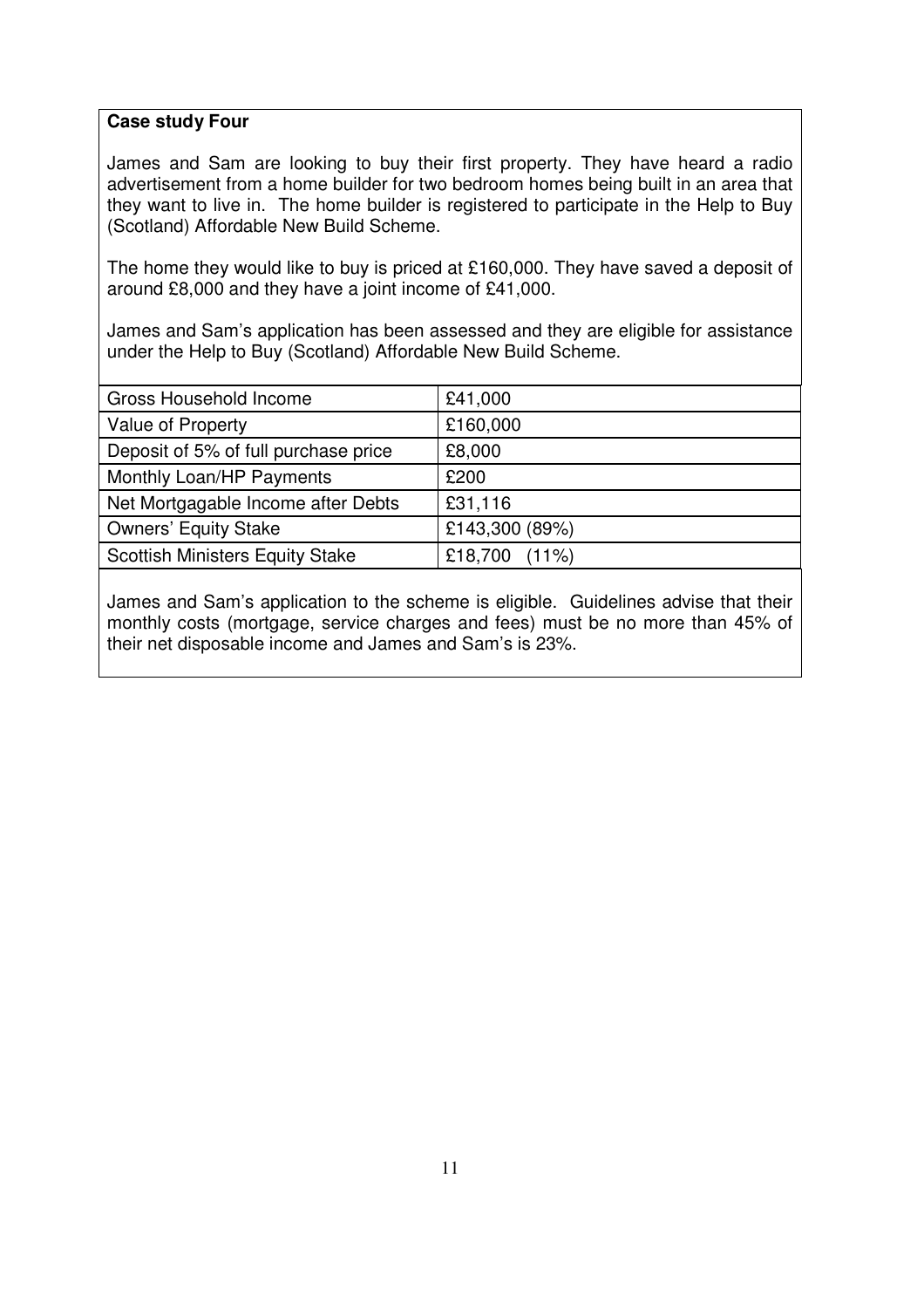# **6. What Percentage Of A Home Can I Own?**

In all cases, you will be expected to maximise your contribution to a reasonably affordable level.

Your mortgage lender is likely to require that you provide a deposit of around 5% of the full purchase price of a new build home and this amount together with your mortgage must cover a combined minimum of 85% of the total purchase price.

Typically, your mortgage will be based on a multiple of up to 4.5 times your household income for a single person and up to 3.5 times for a couple. The agent assessing your application will work to a guideline to ensure that your monthly costs are no more than 45% of your net disposable income.

You should be aware that if your monthly costs are more than 45% of your net disposable income, your application to the scheme will not be eligible.

If your application to the scheme is eligible, the agent will inform you what percentage of the property you will be expected to buy.

**You cannot choose to take a lower mortgage if your affordable income multiple suggests that you can afford and maintain a higher one. This is because the Scottish Government wishes to assist you by giving you the help that you need to buy a new home but not more than that.** 

If you are required to provide a deposit to your lender then you may not use the equity stake funded by Scottish Ministers in this regard.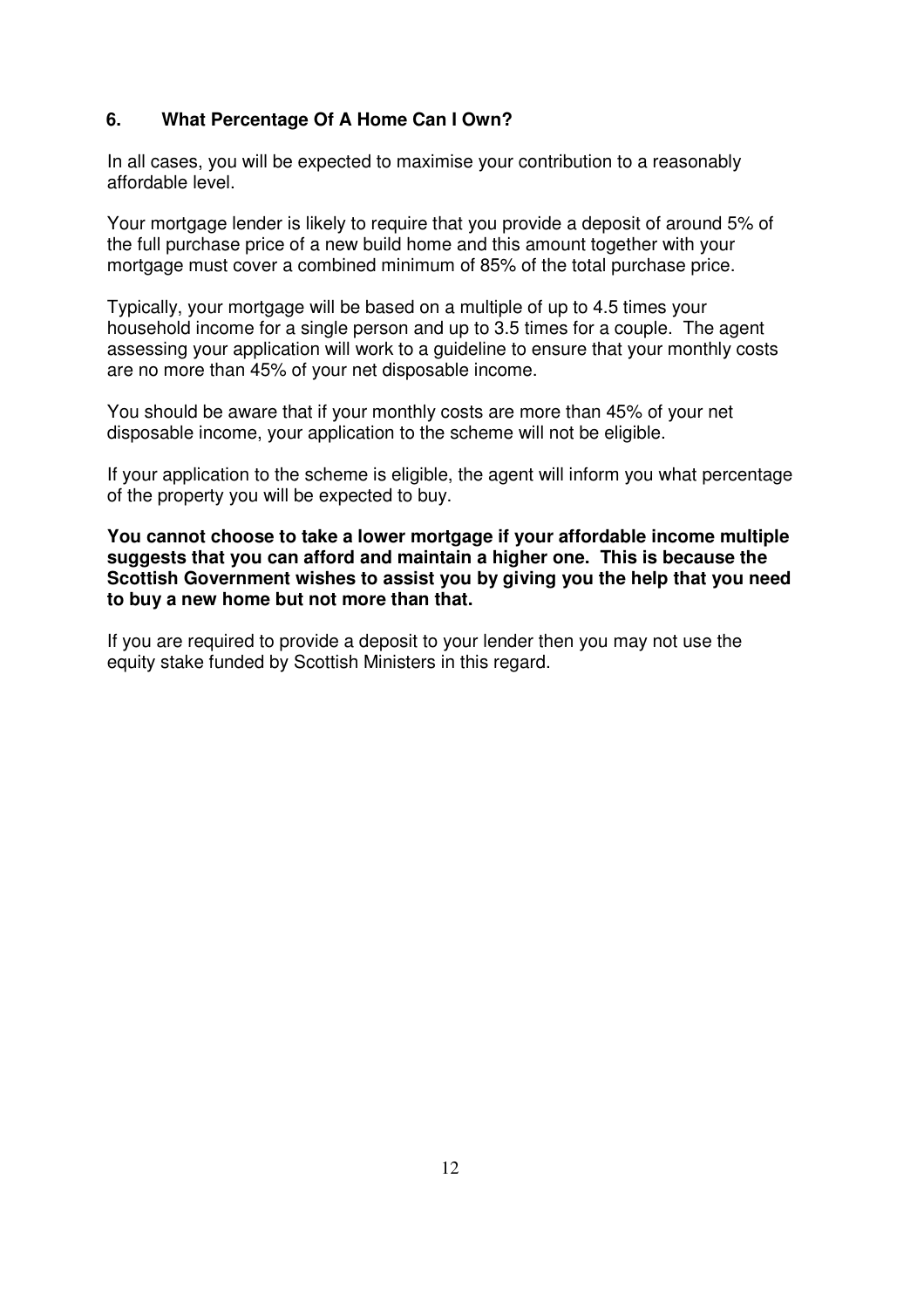# **7. What Are My Responsibilities As A Shared Equity Owner?**

When you buy through the Help to Buy (Scotland) Affordable New Build Scheme you own the property outright – you will have full title to the property.

Like other home owners you will be responsible for all maintenance, insurance and repair costs, as well as making your mortgage repayments and paying Council tax to your local authority.

You are responsible for keeping your property in a good state of repair. If the property has common and shared areas – flats for example – you will be responsible for paying any common maintenance or service charges.

## **We strongly advise you to check with your solicitor to ascertain how much these additional costs are before you proceed with buying a property.**

You will need to take costs of this nature into account when assessing whether you can afford to buy a property and should therefore seek more detailed independent financial and legal advice on the responsibilities that come with being a home owner in relation to any particular property you select and all documentation which you will require to enter into.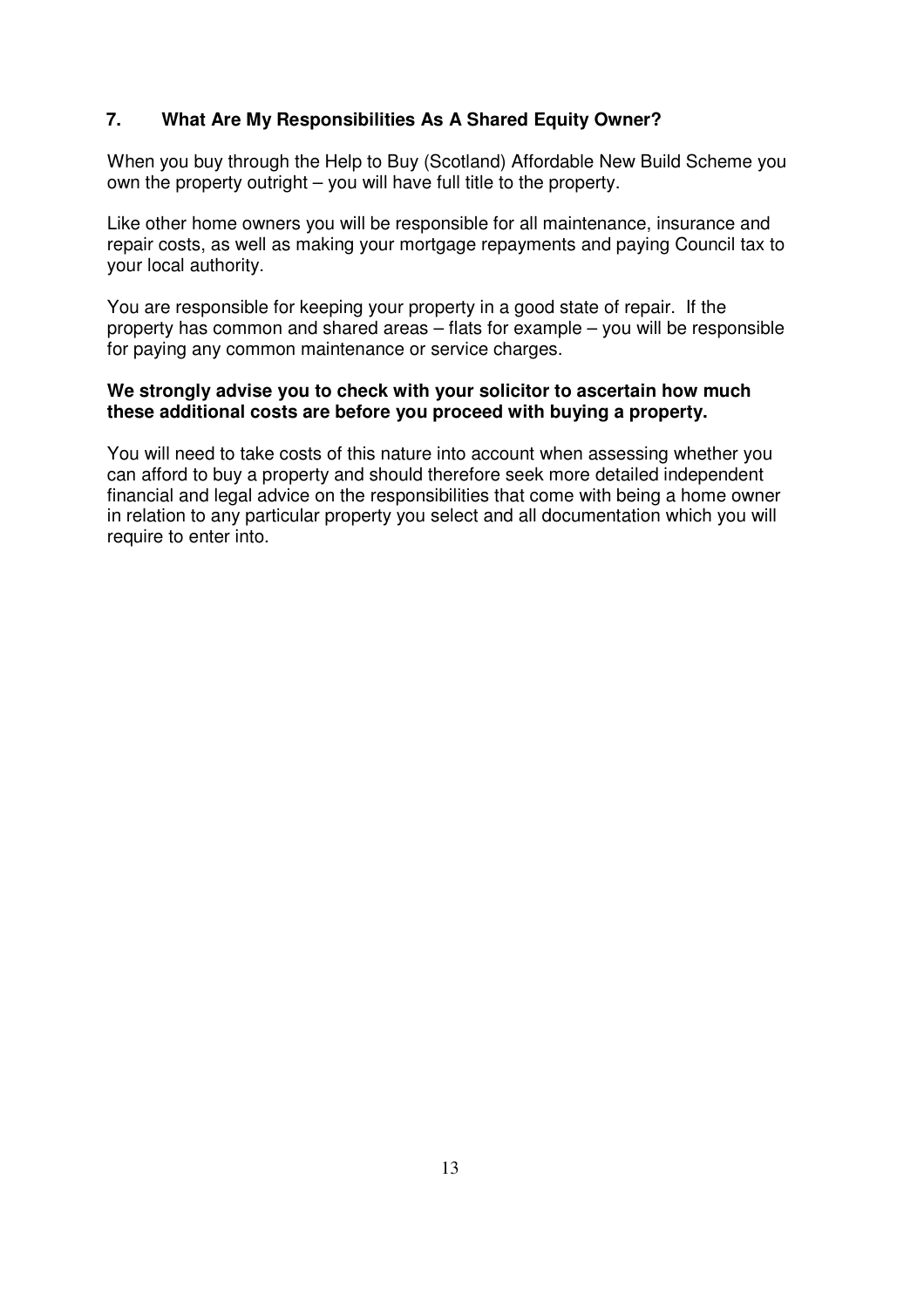# **8. How Can I Purchase Additional Equity In My Home?**

The Help to Buy (Scotland) Affordable New Build Scheme allows you to repay all or part of the equity stake held by the Scottish Government, often referred to as "tranching up".

You will have the option to increase your equity share by a minimum of 5% of your home's prevailing market value in any one year – whether that value is more or less than when originally purchased. You may increase your share up to 100% if you choose to do so.

Any increase is subject to you paying all valuation and other legal costs and expenses. For example, if you purchased an initial equity stake of 85% and one year later you decide you wish to purchase an additional 5% share, you may do so.

There is no set deadline by which purchasers must repay to Scottish Government the equity support which they receive through the Help to Buy (Scotland) Affordable New Build Scheme.

The Scottish scheme runs on indefinitely and purchasers can decide to acquire all or some of Scottish Government's retained equity stake in their home at a time of their own choosing. Alternatively, the equity support will have to be repaid upon the occurrence of certain events, the most common one being when the purchaser decides to sell their home.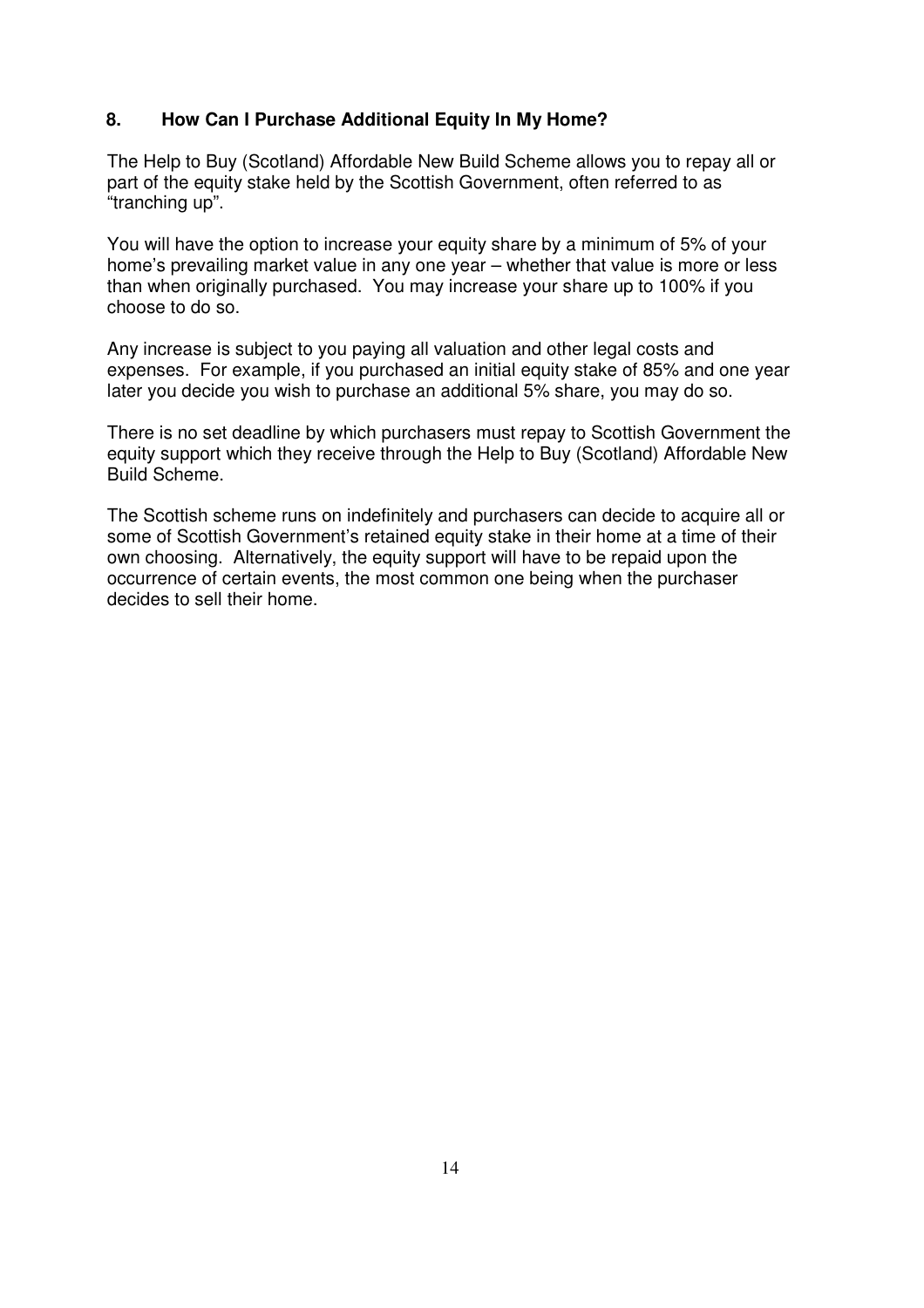# **9. What Happens When I Want To Sell My Property?**

When you sell your Help to Buy (Scotland) Affordable New Build Scheme home (unless you have chosen to repay your equity loan earlier), you must repay the assistance you received from the Scottish Government from a share of the sale proceeds.

If, for example, you have an 85 per cent stake in your property when you want to move, then you will get 85 per cent of the selling price when it is sold. The Scottish Government will receive the remaining 15 per cent of the selling price. Therefore, if the value of your house increases, you will benefit from 85 per cent of the increase. The remaining 15 per cent of the increase will go to the Scottish Government.

## **An example of when the value of your property increases**

| Initial property value                    | £150,000 |
|-------------------------------------------|----------|
| Your stake - 85 per cent                  | £127,500 |
| Scottish Government's stake - 15 per cent | £22,500  |
| Sale price                                | £170,000 |
| You receive 85 per cent                   | £144,500 |
| Scottish Government receives 15 per cent  | £25,500  |

In this example, the value of your stake has increased from £127,500 to £144,500.

The next example shows what happens if the value of your property decreases.

| An example of when the value of your property decreases |          |  |
|---------------------------------------------------------|----------|--|
| Initial property value                                  | £150,000 |  |
| Your stake $-85$ per cent                               | £127,500 |  |
| Scottish Government's stake - 15 per cent               | £22,500  |  |
| Sale price                                              | £140,000 |  |
| You receive 85 per cent                                 | £119,000 |  |
| Scottish Government receives 15 per cent                | £21,000  |  |

In this example, the property value has fallen by £10,000. You have an 85 per cent stake which represents a loss of £8,500 (85 per cent of £10,000). The Scottish Government recognises that the value of homes can fall. Therefore, as long as the owner has complied with the terms of the mortgage and the shared equity agreement, the Scottish Government will not look to the owner for payment if there is a shortfall when the mortgage is redeemed.

You will be responsible for meeting the costs of marketing your house if you sell it on the open market and you will need to pay the reasonable administrative costs of the agent administering post sale queries on behalf of the Scottish Government and the legal fees incurred by Scottish Government's solicitors in relation to discharging Scottish Government's standard security. You will of course also require to repay the amount owed to your primary lender from the proceeds of the sale from your home.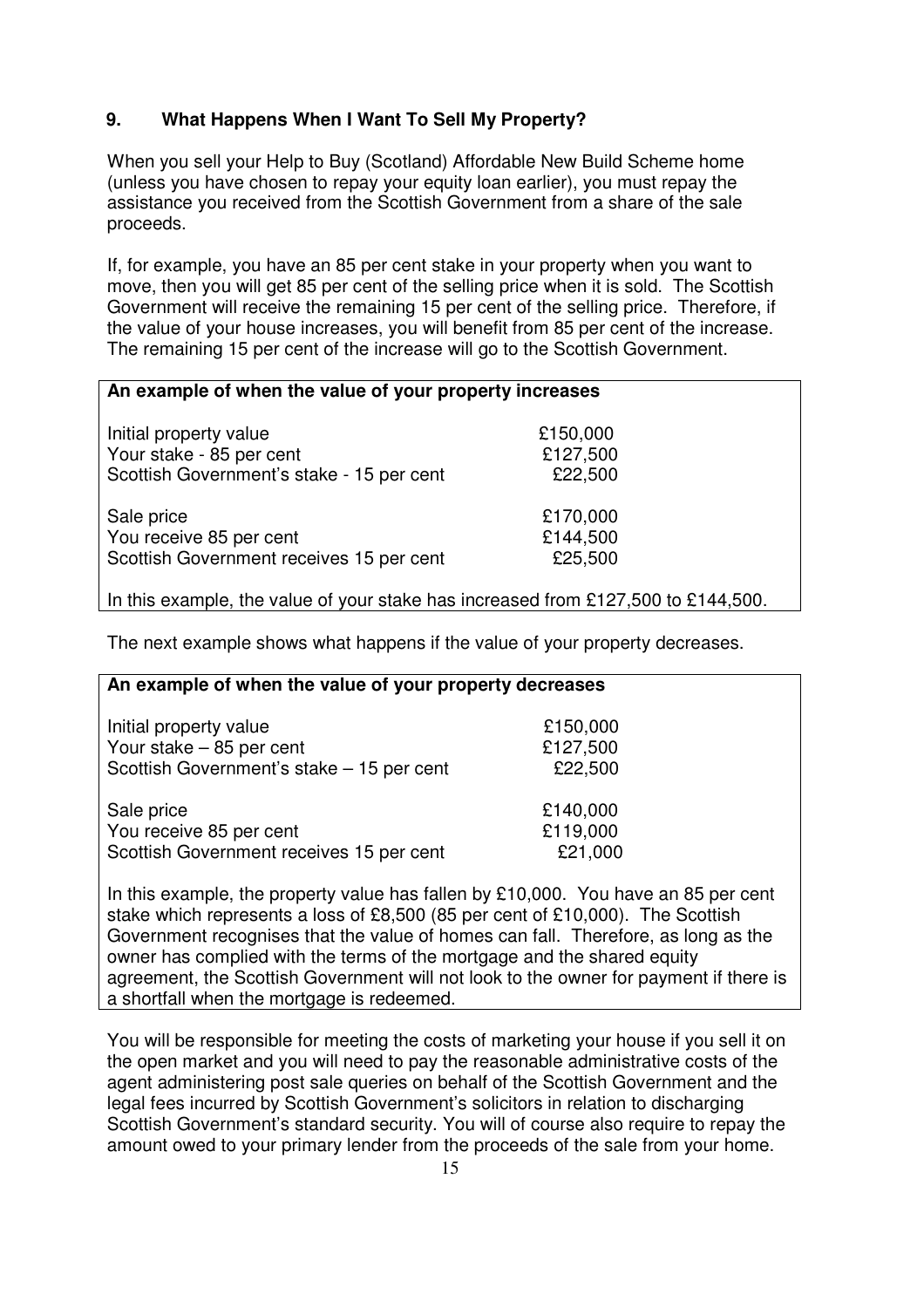# **10. What Happens If I Want To Make Improvements To The Property?**

## **You cannot extend or improve your property without first receiving written permission from Scottish Ministers.**

The scheme is designed to help people move up the property ladder. You should therefore consider repaying part or all of the Scottish Government's equity share before making plans for improvements or alterations. **Permission for such works will therefore not normally be granted. You should fully consider this before proceeding with buying a home under the scheme.** 

If you do make any improvements to your home, these will not be reflected in the valuation only if you have received permission from Scottish Ministers. If you have not received permission but undertake the home improvements anyway, this would be a breach of the terms of the shared equity arrangements. It would also mean that any increase in the value of your home which results from the improvements will be split in proportion to the stakes held by you and by the Scottish Government in the event of the property being sold.

You will not be reimbursed for the cost of any improvements made at your own expense.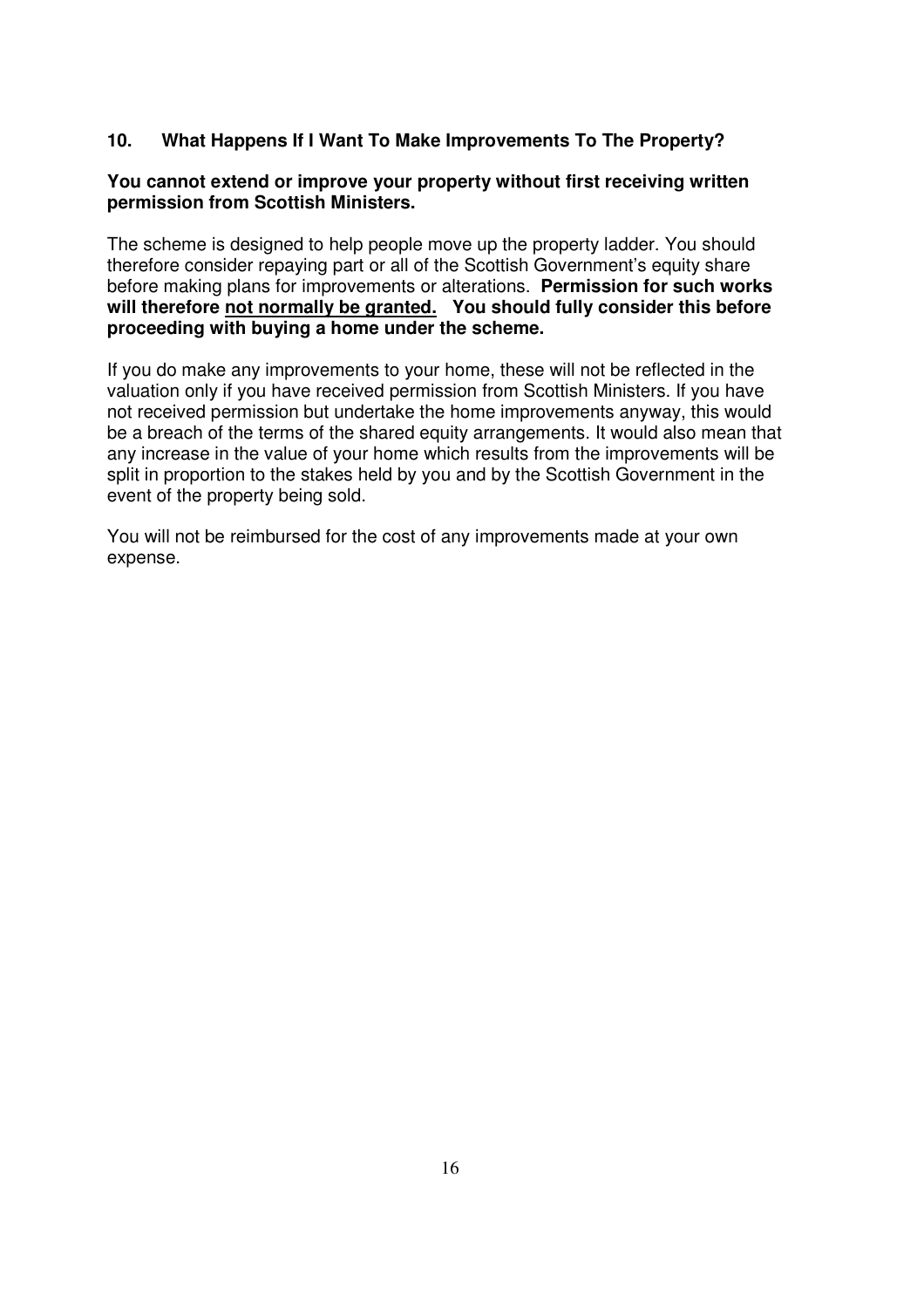# **11. How Do I Apply?**

In the first instance, you will need to contact a participating home builder. The home builder will in most cases let you see the show home at the new build development.

**You should submit an application to the scheme no earlier than 9 months prior to the proposed date of entry. Please do not submit an application if your proposed date of entry is more than 9 months away as your application will not be eligible.** 

**Please check that you are not purchasing a home for more than the applicable maximum ceiling price under the scheme. Page 3 of this information leaflet contains important information that you should read.** 

You will then be referred to an independent financial advisor who will put you in touch with one of the agents who administers the scheme so that you can request an application form.

You will need to complete an application form and submit it to one of the agents administering the scheme. You will then be contacted by the agent, within five working days, to let you know if your application is eligible.

You must reserve a property and obtain a full Reservation Agreement before applying to the scheme.

It is important that you speak to an independent financial advisor to discuss your current financial position before you proceed with applying to the scheme. Your application to the scheme cannot proceed unless you have spoken to either an independent financial advisor or a participating lender.

You will likely need to pay a reservation fee to the home builder. Before doing so you should speak to an independent financial advisor to determine if an application for that property is likely to be successful. Your independent financial advisor will also advise you about how much of a deposit you will need to contribute.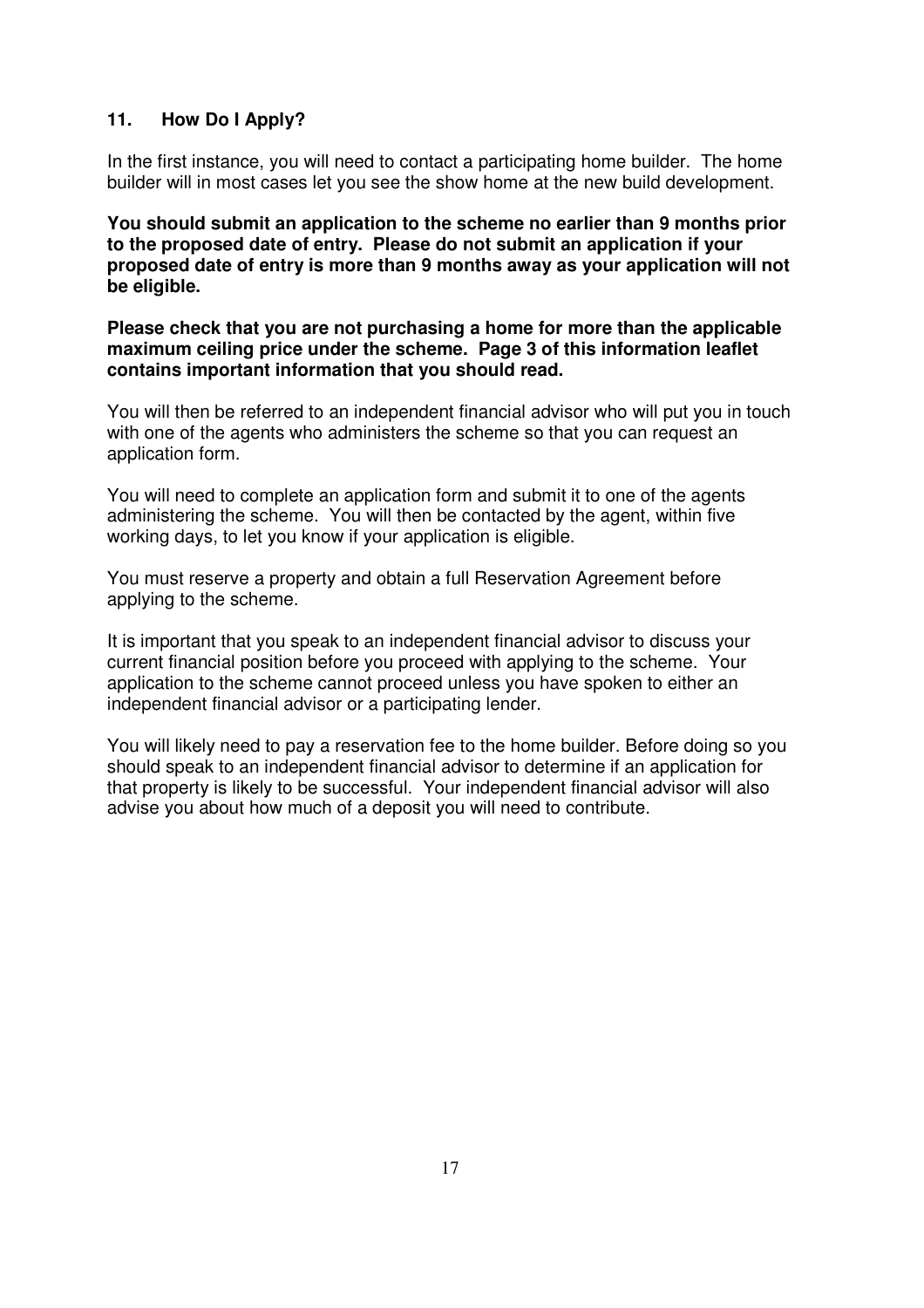# **12. Administering Agents**

The following agents administer the scheme in the area you live in and they will assess your application form to determine if you are eligible to participate in the scheme.

| <b>AGENT</b>                                                                                                                                                                  | <b>Local Authority Areas Covered</b>                                                                                                                                                                   |
|-------------------------------------------------------------------------------------------------------------------------------------------------------------------------------|--------------------------------------------------------------------------------------------------------------------------------------------------------------------------------------------------------|
| Highland Residential<br><b>Part of Albyn Enterprises</b><br>Limited)<br>68 MacLennan Crescent<br><b>INVERNESS</b><br>∥IV3 8DN<br>Telephone:<br>∥01463 701 271                 | Highland<br>Eilean Siar (Western Isles)<br><b>Shetland Islands</b>                                                                                                                                     |
| Grampian Housing Association<br>Limited<br><b>Huntly House</b><br>74 Huntly Street<br>∥ABERDEEN<br>AB10 1TD<br>Freephone:<br>∥0800 1214496<br>ownership@grampianhousing.co.uk | Aberdeen City<br>Aberdeenshire<br>Moray                                                                                                                                                                |
|                                                                                                                                                                               | Edinburgh, East Lothian, Midlothian,<br>West Lothian, Scottish Borders and Fife                                                                                                                        |
| ∥ <i>Link Homes</i><br>Watling House<br><b>Callendar Business Park</b>                                                                                                        | Angus, Clackmannanshire, Dundee, Falkirk,<br>Perth & Kinross and Stirling                                                                                                                              |
| <b>FALKIRK</b><br>∥FK1 1XR<br>Telephone: 0330 303 0023<br>helptobuy@linkhaltd.co.uk                                                                                           | Glasgow, East Renfrewshire, Renfrewshire,<br>East and West Dunbartonshire, Inverclyde,<br>North and South Lanarkshire, North, South<br>land<br>East Ayrshire, Argyll & Bute and<br>Dumfries & Galloway |
| <b>Orkney Housing Association</b><br>∥ <i>Limited</i><br>∥39a Victoria Street<br>Kirkwall<br><b>ORKNEY</b><br>∥KW15 1DN<br>Telephone:<br>01856 875253                         | <b>Orkney Islands</b>                                                                                                                                                                                  |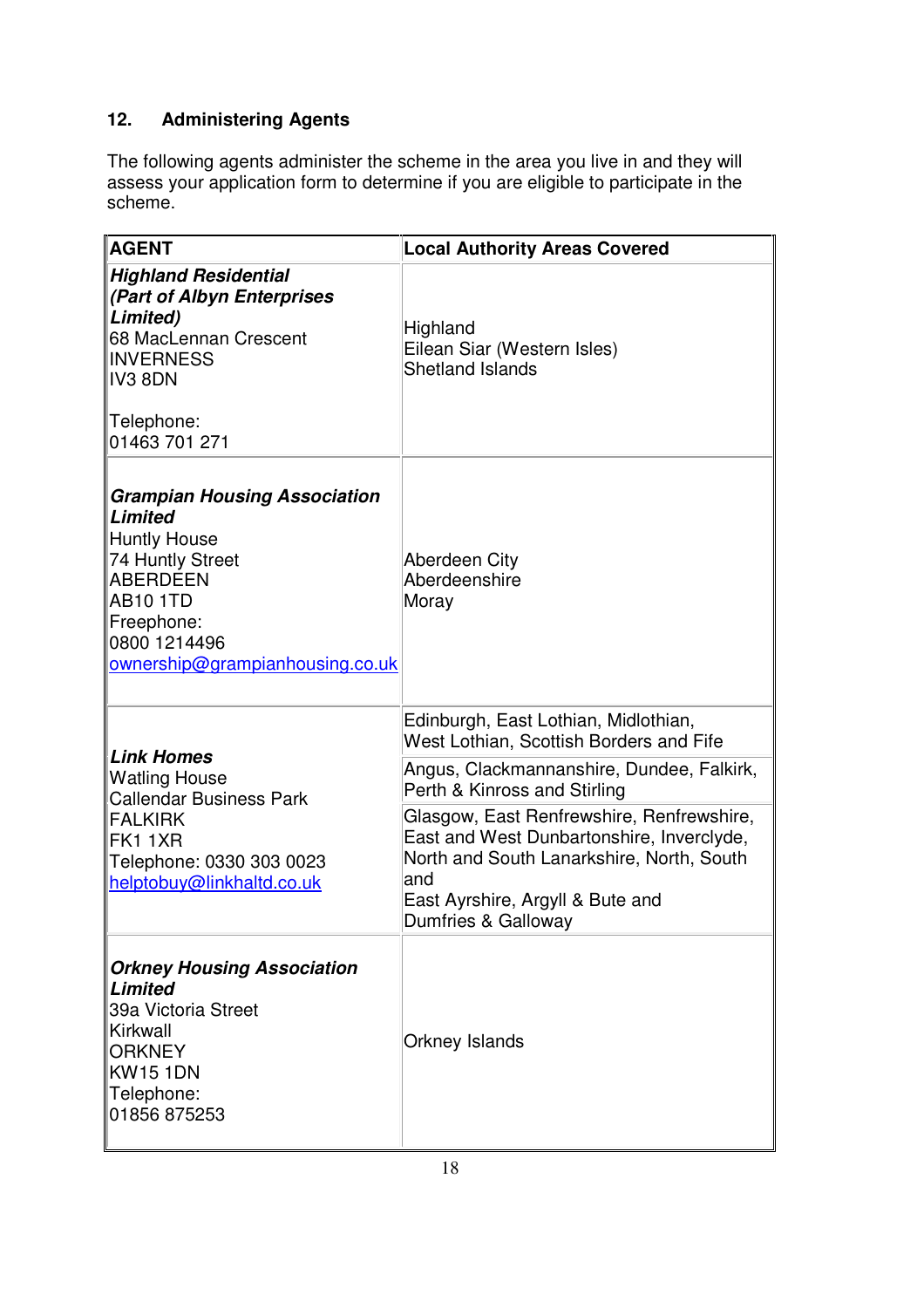## **13. What Happens Next If I Am Eligible?**

The agent administering the scheme will write to you to let you know if you are eligible to participate in the scheme.

If you are eligible to participate in the scheme, you will receive an 'Authority to Proceed' from the agent assessing your application. Your independent financial advisor will then be able to submit a full mortgage application on your behalf.

The 'Authority to Proceed' will be accompanied by instructions to your solicitor. Your solicitor will advise you on the legal documents that you will be required to sign.

Your solicitor will check that your mortgage offer, property price, and available funds are all consistent with the terms of the 'Authority to Proceed'. Your solicitor will advise you of your legal rights and obligations.

At the completion stage, your lender provides its funds and the Scottish Government will makes its funds available. Your solicitor will then use the mortgage funds, Scottish Government's funds and any deposit contributed by you, to pay the house purchase price to the selling home builder and will settle the purchase. Once completion has taken place, you will be able to move in to your new home.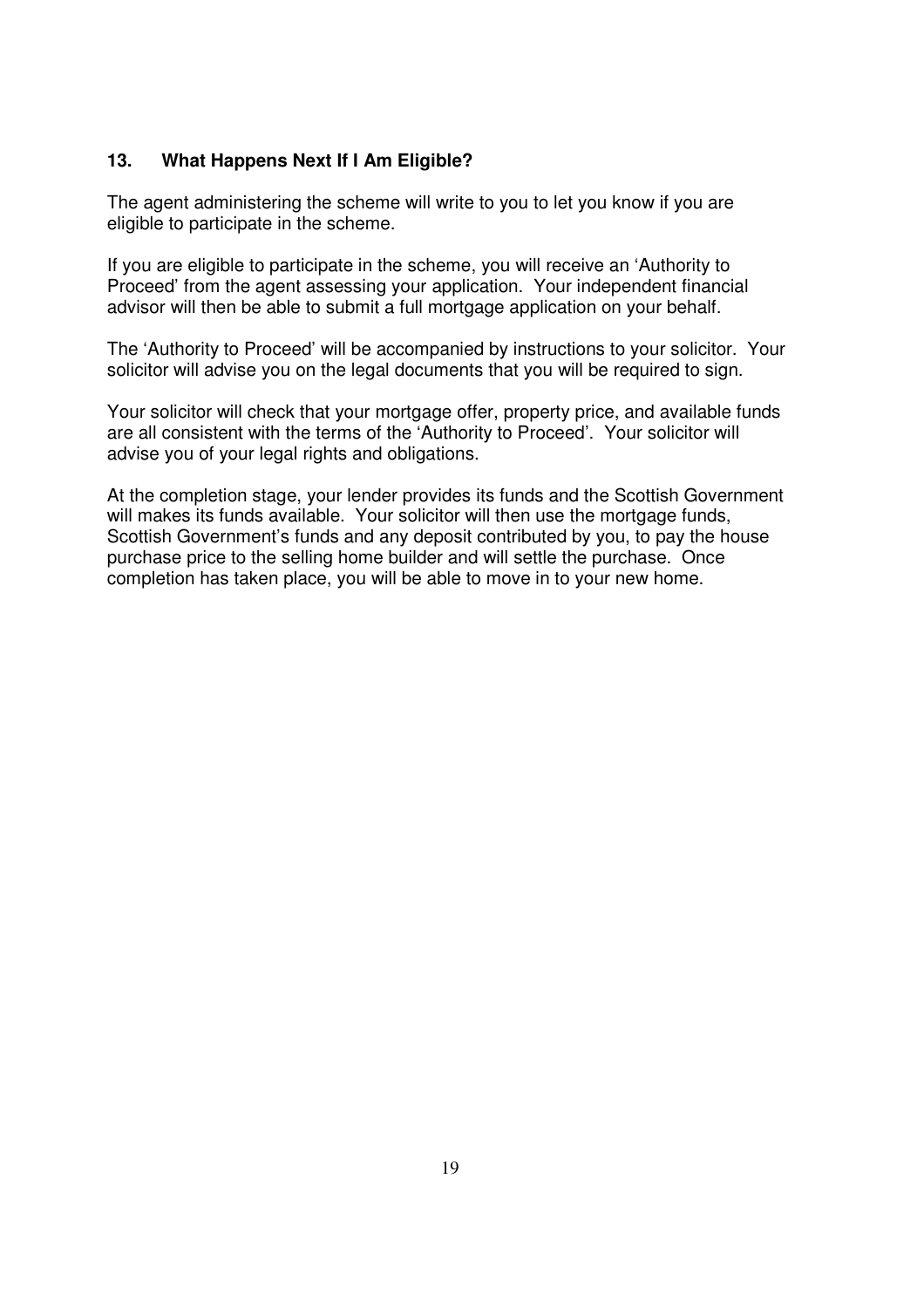# **14. What Else Do I Need To Know?**

You are strongly advised to take independent financial and legal advice before agreeing to take part in the scheme.

You should check with the builder and/or the relevant agent that the particular development you are interested in will be available for purchase under the scheme before paying any Reservation Fee.

You should also ensure that your solicitor advises you on the terms of all documentation and that you are satisfied with those terms before agreeing to enter into any legal commitments.

The shared equity arrangements will include the granting of a mortgage (or 'standard security' as it is known in Scotland) to secure the rights of the Scottish Government.

You should check that this mortgage will meet your needs if you want to move or sell your home, or if you want your family to inherit it.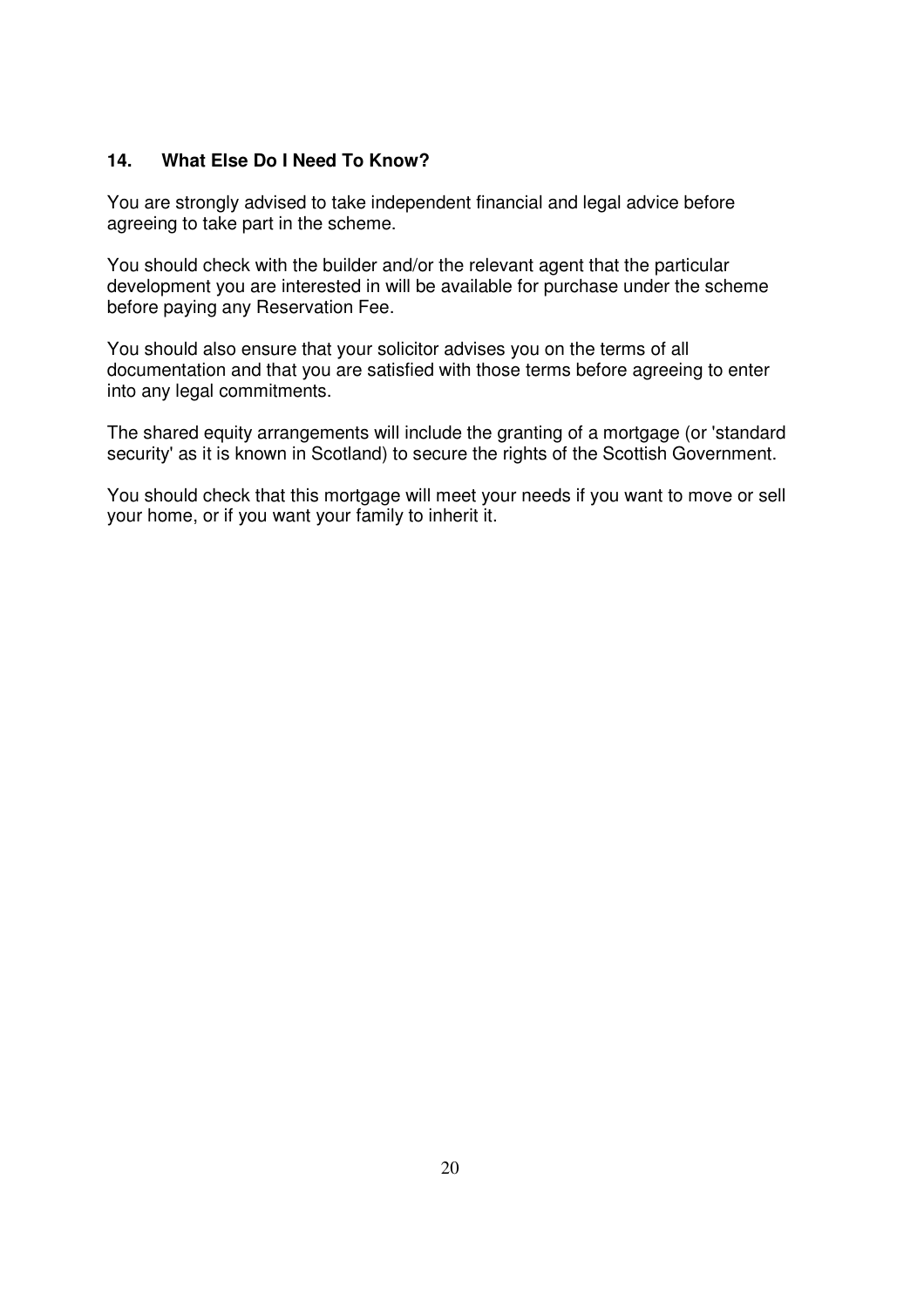# **15. Post Sale Information For Homeowners**

**Please contact the relevant agent for an After Sales Brochure as this should be able to answer any questions that you have.**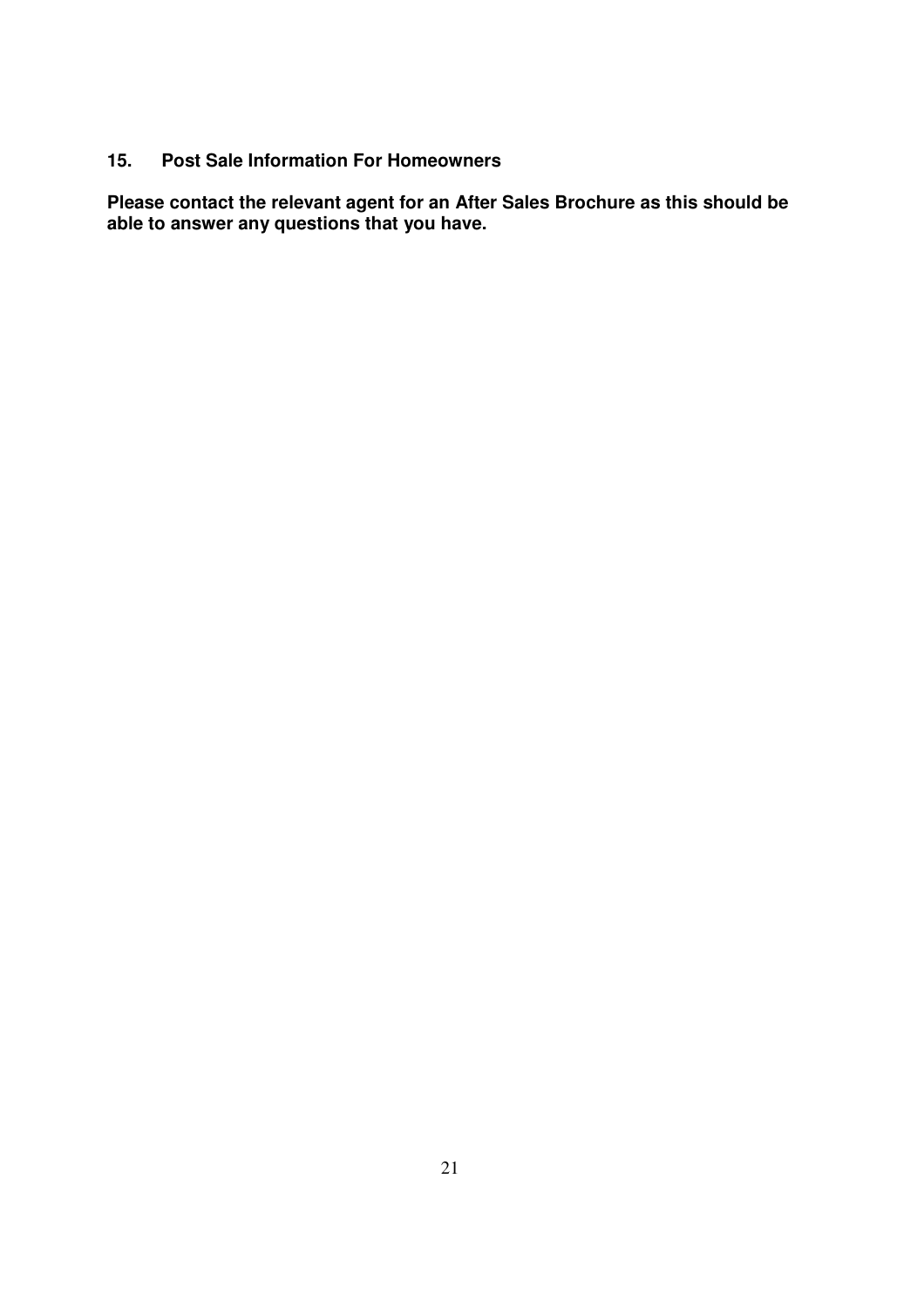## **16. General Questions And Answers**

## **What is the maximum house price I can buy?**

The maximum ceiling price depends upon when you expect to complete the purchase of your home. These are £230,000 for the financial year from 1<sup>st</sup> April 2016 to 31<sup>st</sup> March 2017; £200,000 for the financial year from 1<sup>st</sup> April 2017 to 31<sup>st</sup> March 2018; and £175,000 for the financial year from 1st April 2018 to 31st March 2019. Homes that are valued above the applicable threshold are not eligible to participate in the scheme.

# **Will I have to pay Land and Buildings Transaction Tax?**

You should check with your solicitor to determine if you need to pay Land and Buildings Transaction Tax (the Scottish equivalent of Stamp Duty Land Tax). The normal land and buildings transaction tax rules and procedures will apply to all purchases made under the scheme.

Whether you need to pay land and buildings transaction tax, and the amount of tax payable, is calculated based on the full purchase price of your home. That is, the amount paid by you to the home builder.

### **Who is responsible for the repairs and on-going maintenance to my home?**

You have sole responsibility to repair and maintain your home. It is not the responsibility of the Scottish Government or the home builder that you buy your home from. Your new home will come with a guarantee that will normally cover certain defects for up to 10 years after it was built (or 6 years in cases where you obtain a professional consultant's certificate instead of a guarantee). Please check with your solicitor what this guarantee covers.

### **Can I own another home and buy a home under the scheme?**

No, the property you purchase under the scheme must be your sole residence

## **Can I own a Help to Buy (Scotland) Affordable New Build Scheme home and buy a second home?**

No. The Help to Buy (Scotland) Affordable New Build Scheme is designed to assist you to move on to or up the housing ladder. If you can afford to purchase another home you will have to repay the Help to Buy (Scotland) Affordable New Build Scheme equity loan.

The property purchased must be your only residence. The Help to Buy (Scotland) Affordable New Build Scheme is not available to assist buy-to-let investors or those who already own (or have a share in) a residential property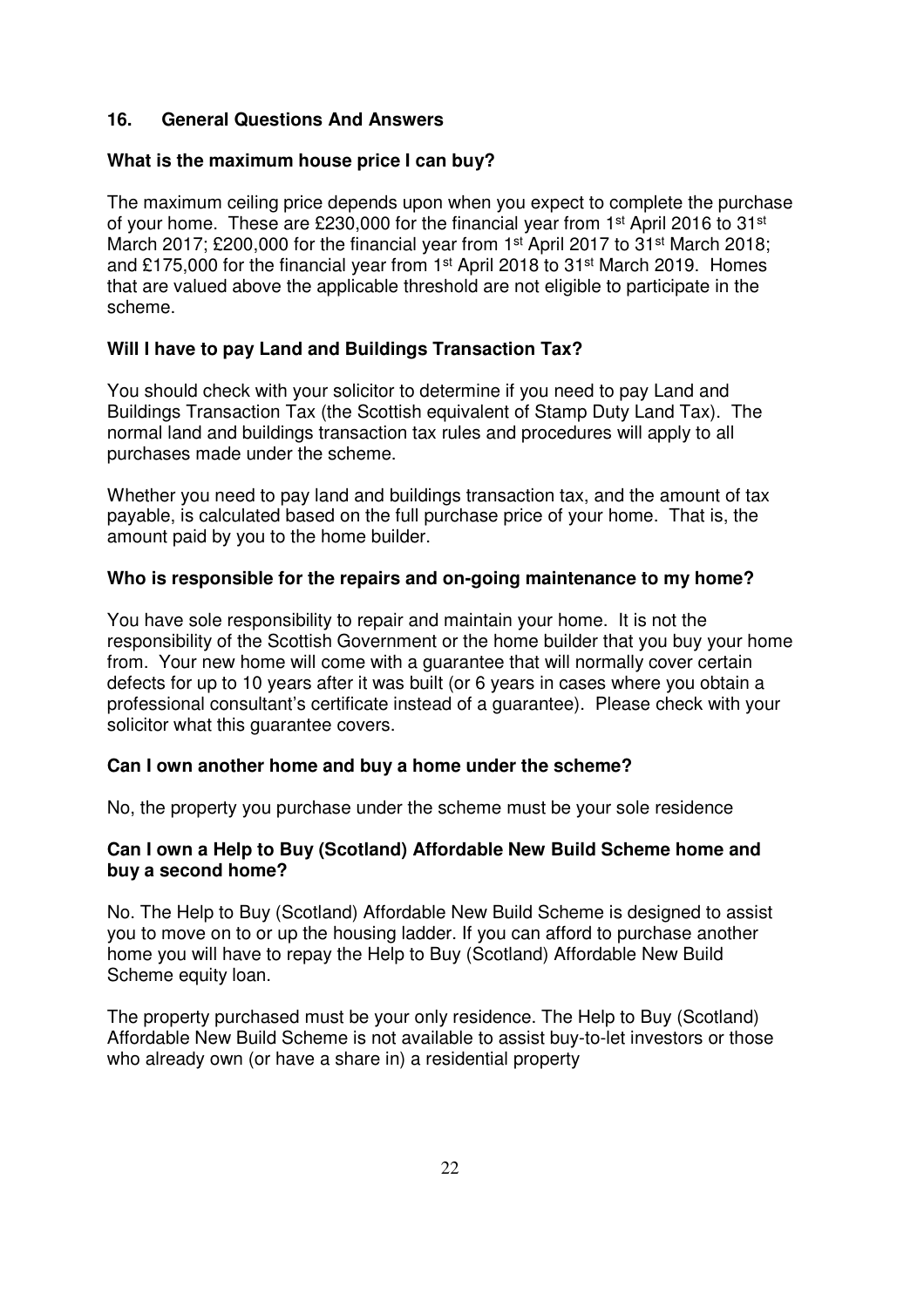### **After I purchase my home, can I increase my mortgage or take out another loan?**

Not without specific permission of the Scottish Government. Decisions will be made on a case by case basis and you will be asked to provide information on why you need to increase your mortgage or take out an additional loan. In the first instance, you must speak to the agent administering post sales work for your area who will process your request.

## **Who provides the contribution for Help to Buy?**

The equity loan is provided by the Scottish Government and is administered by your local Help to Buy (Scotland) Affordable New Build Scheme agent.

### **Can I let my home?**

Your home should be your sole residence and permission to let your home will only be allowed in certain limited circumstances. If you let your home or do not reside there as your sole residence without having obtained permission from Scottish Government then this will be a breach of the shared equity arrangements.

## **Can I buy a home off-plan from a home builder?**

Yes, you may reserve a new home off-plan. However, you may not apply to buy a home unless it will be built and completed within 9 months after your application to the scheme. Please be aware that you should check that your mortgage offer remains valid through to the date of completion.

### **Can I buy with an interest-only main mortgage?**

No. Your main lender's mortgage must be a repayment loan with interest and capital repaid every month. This ensures you make the Help to Buy (Scotland) Affordable New Build Scheme purchase on a sustainable basis and protects the tax payers' investment in your home.

### **How long will it take before I can move in?**

Because Help to Buy (Scotland) Affordable New Build Scheme homes generally form part of new housing developments (and may still be under construction), in common with most new home sales you may find that a home builder will expect you to arrange a mortgage and conclude missives within one month of paying your reservation fee. The rules of the Scheme require you to have concluded missives no later than three months after the date of your "Authority to Proceed " letter, and if you fail to do that then you would cease to be eligible for assistance, and would have to start again and make a fresh application for assistance under the Scheme.

Your moving in date may depend on the time required to complete construction work, which will vary from development to development. Some Help to Buy (Scotland) Affordable New Build Scheme applicants may need to wait for a longer period of time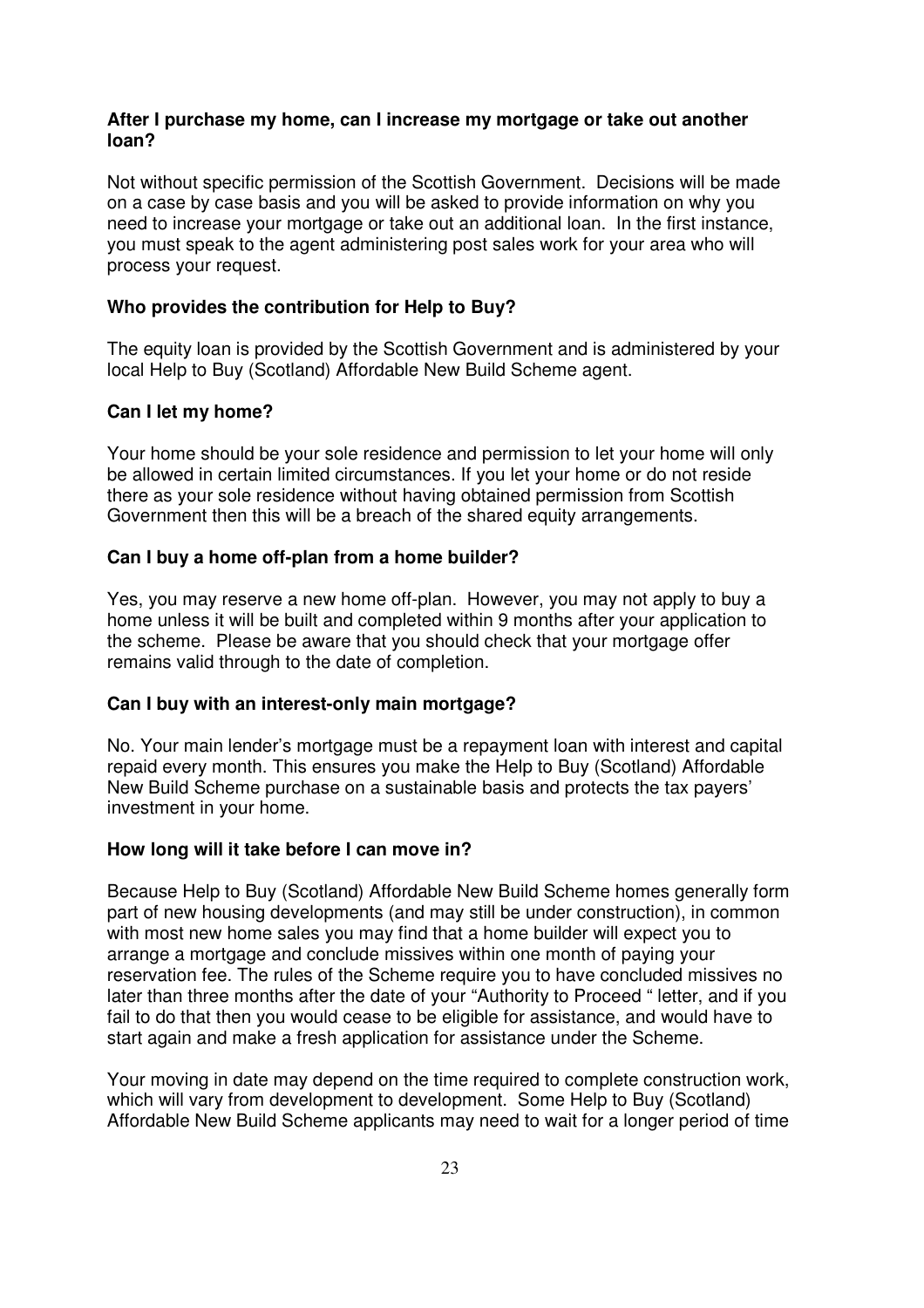for a home that matches very specific needs whereas others may buy from a development that allows earlier occupation.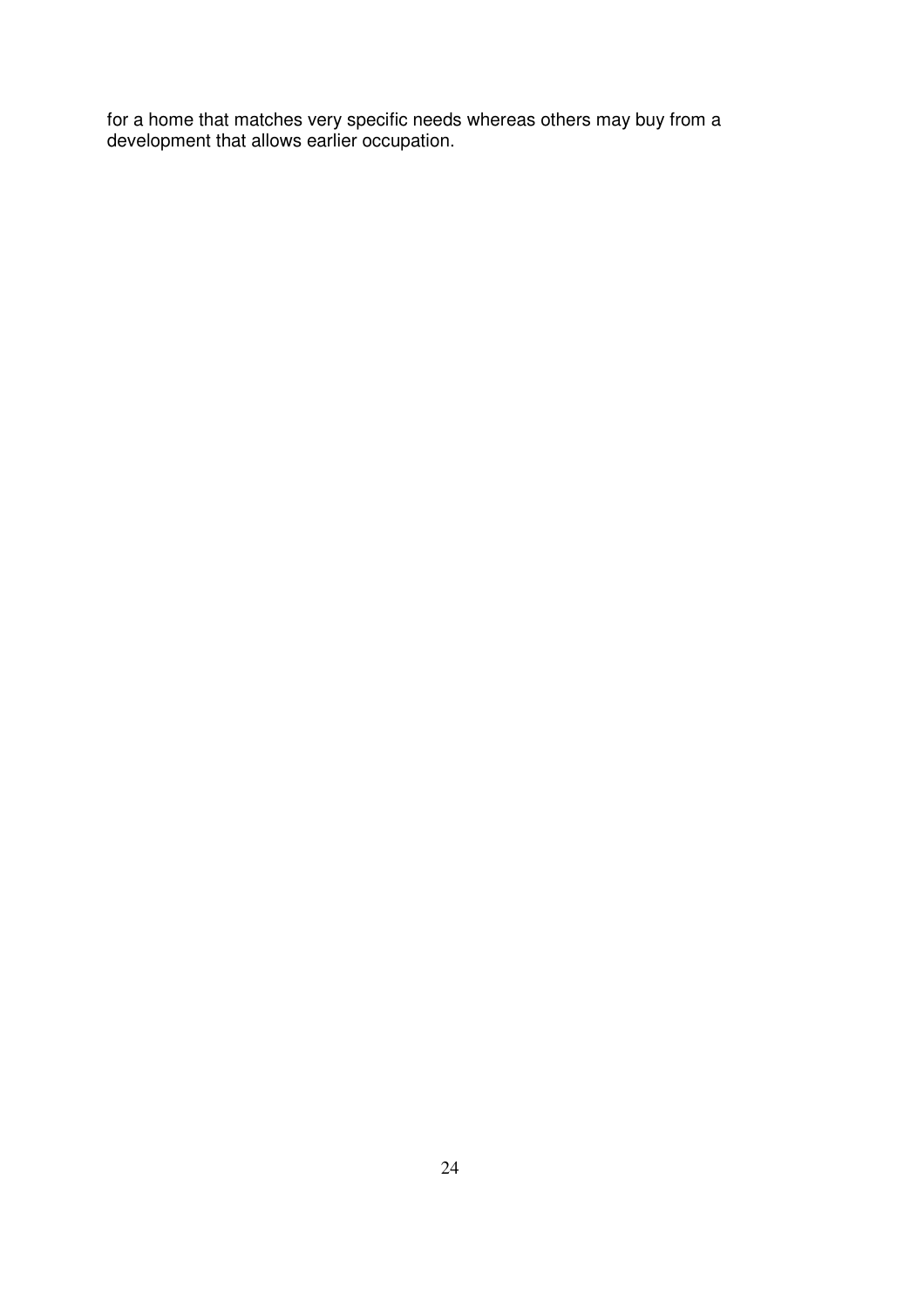## **What happens if the completion of my home is delayed?**

Once you have committed to buy a home (on conclusion of missives) the house builder will have agreed to build the home and to keep you informed of progress. Your missives should contain an anticipated date of entry.

If you are unhappy about any delays in construction you must speak to the house builder. Your solicitor/conveyancer will be able to advise on the house builder's contractual responsibilities before you agree to the purchase.

You should check with your solicitor/conveyancer that the funding will be available on the date you expect to complete your purchase.

#### **Are there any restrictions on the properties that I can purchase?**

All Help to Buy (Scotland) Affordable New Build Scheme homes are on new build developments where Scottish Government has a registration agreement with the house builder. You can only purchase from these registered house builders. There are maximum threshold prices that apply upon when you expect to complete the purchase of your home and you can find important information on what these are on Page 3 of this leaflet. House builders may also impose their own restrictions on which of their houses can be purchased under the scheme.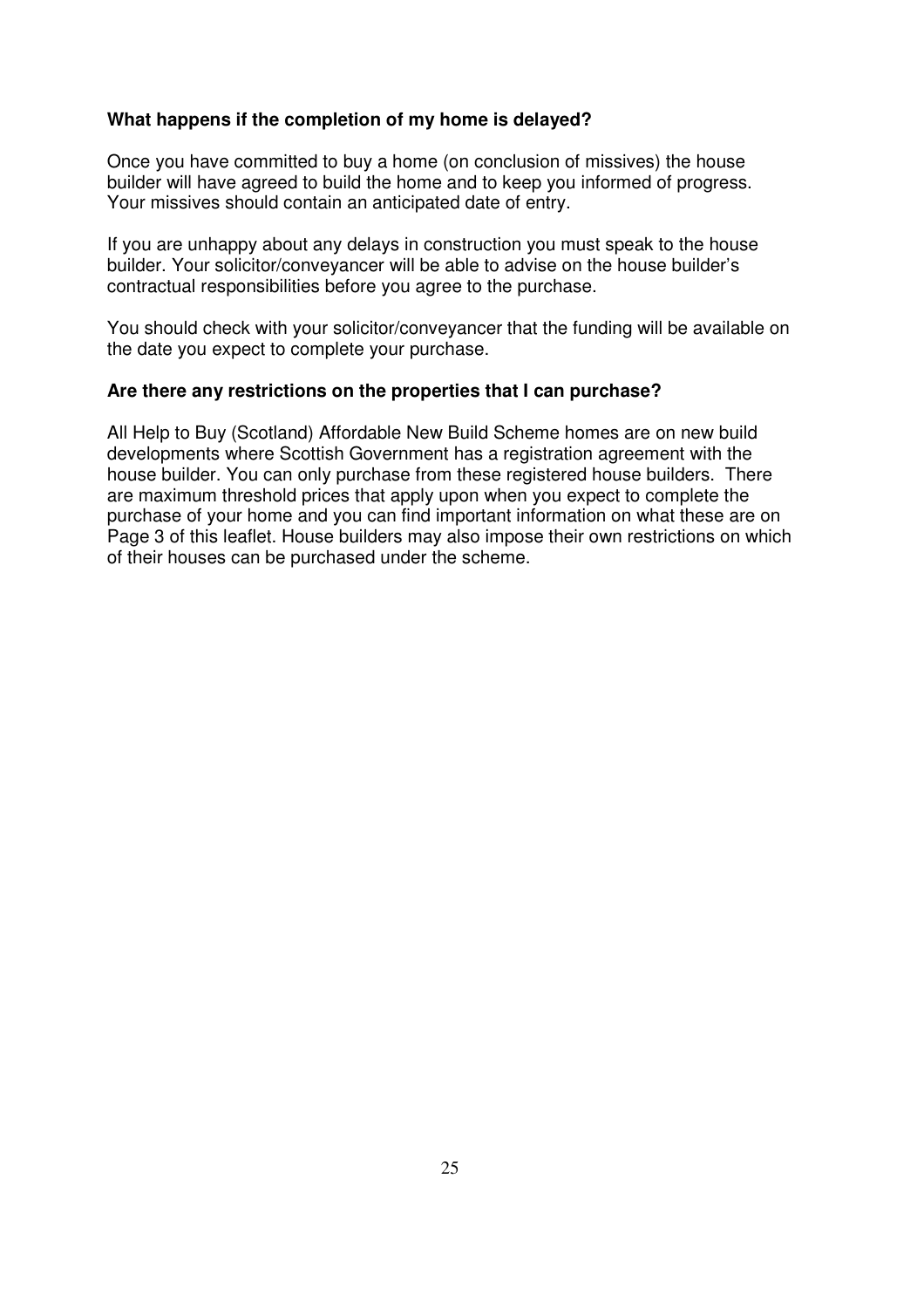## 17. **Flowchart for a typical transaction**



within 5 working days of intimation that contract is concluded.